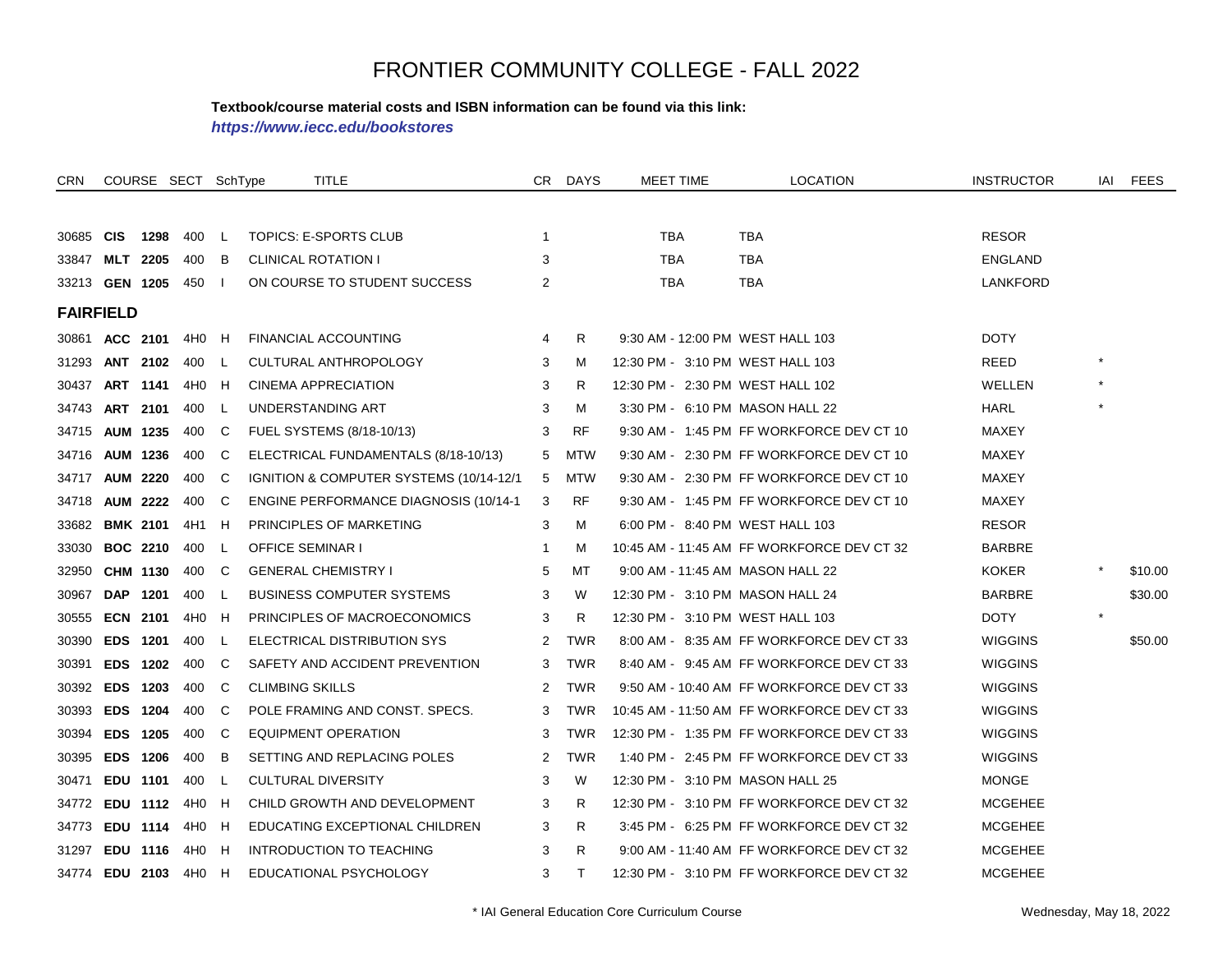| <b>CRN</b>       |                       |      | COURSE SECT SchType |             | TITLE                                       | CR.          | <b>DAYS</b> | <b>MEET TIME</b>                  | <b>LOCATION</b>                            | <b>INSTRUCTOR</b> | IAI      | FEES    |
|------------------|-----------------------|------|---------------------|-------------|---------------------------------------------|--------------|-------------|-----------------------------------|--------------------------------------------|-------------------|----------|---------|
| <b>FAIRFIELD</b> |                       |      |                     |             |                                             |              |             |                                   |                                            |                   |          |         |
|                  | 30433 <b>ENG 1101</b> |      | 400                 | - L         | INTRODUCTION TO COMPOSITION (8/18-10/13     | - 3          | <b>MW</b>   | 9:00 AM - 11:40 AM WEST HALL 102  |                                            | <b>WELLEN</b>     |          |         |
| 30434            | <b>ENG 1111</b>       |      | 402 L               |             | COMPOSITION I (10/14-12/15)                 | 3            | <b>MW</b>   | 9:00 AM - 11:40 AM WEST HALL 102  |                                            | WELLEN            |          |         |
| 30440            | <b>ENG 1111</b>       |      | 401 L               |             | <b>COMPOSITION I</b>                        | 3            | W           |                                   | 12:30 PM - 3:10 PM FF WORKFORCE DEV CT 32  | <b>ROKICKI</b>    |          |         |
| 33988            | <b>ENG 1111</b>       |      | 400                 | L           | <b>COMPOSITION I</b>                        | 3            | R.          | 9:00 AM - 11:40 AM WEST HALL 102  |                                            | WELLEN            |          |         |
| 30439            | <b>ENG 1121</b>       |      | 400                 | L.          | <b>COMPOSITION &amp; ANALYSIS</b>           | 3            | W           |                                   | 9:00 AM - 11:40 AM FF WORKFORCE DEV CT 32  | <b>ROKICKI</b>    |          |         |
| 31630            | <b>ENG 1121</b>       |      | 4H1                 | H           | <b>COMPOSITION &amp; ANALYSIS</b>           | 3            | T.          | 12:30 PM - 3:10 PM WEST HALL 102  |                                            | WELLEN            | $\star$  |         |
| 34208            | <b>ESL 0933</b>       |      | 4H0                 | H           | ADVANCED ESL READING                        | 2            | <b>MW</b>   | 6:00 PM - 8:00 PM WEST HALL 101   |                                            | <b>DRAPER</b>     |          |         |
| 34251            | <b>ESL 0991</b>       |      | 4H2                 | - H         | <b>ESL BASIC SKILLS</b>                     | 2            | <b>MW</b>   | 6:00 PM - 8:00 PM WEST HALL 101   |                                            | <b>DRAPER</b>     |          |         |
| 34207            | <b>ESL 0993</b>       |      | 4H <sub>0</sub>     | H           | ESL HIGH INTERMEDIATE SKILLS                | 2            | <b>MW</b>   | 6:00 PM - 8:00 PM WEST HALL 101   |                                            | <b>DRAPER</b>     |          |         |
| 31013            | GAD 1211              |      | 4H0                 | H           | COMPUTER GRAPHIC APPLICATIONS               | 3            | M           | 8:35 AM - 11:10 AM MASON HALL 25  |                                            | <b>HARL</b>       |          | \$30.00 |
| 31017            | GAD 1213              |      | 4H0                 | H           | DRAWING I                                   | 3            | F           | 12:30 PM - 4:00 PM MASON HALL 25  |                                            | <b>HARL</b>       |          | \$30.00 |
| 31533            | GAD 1214              |      | 4H0                 | H           | <b>DESIGN FUNDAMENTALS I</b>                | 3            | F           | 8:00 AM - 12:00 PM MASON HALL 25  |                                            | <b>HARL</b>       |          | \$30.00 |
| 30842            | GAD 1217              |      | 4H0                 | H           | <b>PHOTOGRAPHY I</b>                        | 3            | T.          | 6:00 PM - 8:00 PM MASON HALL 23   |                                            | <b>JAKE</b>       |          | \$30.00 |
| 33544            | GAD 2221              |      | 4H0                 | H           | COMPUTER GRAPHIC TECHNIQUES                 | 3            | M           | 2:35 PM - 5:20 PM MASON HALL 25   |                                            | <b>HARL</b>       |          | \$30.00 |
| 32974            | GAD 2230              |      | 4H0                 | H           | <b>DIGITAL IMAGING</b>                      | 3            | м           | 11:30 AM - 2:30 PM MASON HALL 25  |                                            | <b>HARL</b>       |          | \$30.00 |
| 31015            | GAD 2297              |      | 400                 | C           | GRAPHIC ARTS/DESIGN PORTFOLIO (8/18-10/ 0.5 |              | м           | 7:30 AM - 8:30 AM MASON HALL 25   |                                            | <b>HARL</b>       |          |         |
| 34855            | <b>GEN 1110</b>       |      | 400                 | $\mathsf L$ | LEADERSHIP DEVELOPMENT                      | $\mathbf{1}$ |             | <b>TBA</b>                        | FF WORKFORCE DEV CT 10                     | MAXEY             |          |         |
| 32049            | <b>GEN 1111</b>       |      | 400                 | L.          | STUDENT GOVERNMENT                          | 1            | Τ           | 11:40 AM - 12:30 PM WEST HALL 101 |                                            | <b>RUSH</b>       |          |         |
| 32040            | <b>GEN 1112</b>       |      | 400                 | L.          | <b>SCHOLARS AND LEADERS</b>                 | $\mathbf{1}$ | R           | 11:40 AM - 12:30 PM WEST HALL 104 |                                            | HALBERT           |          |         |
| 34825            | <b>HEA 1203</b>       |      | 4H <sub>0</sub>     | H           | BASIC NURSE ASSIST TRNG PROG (8/18-10/2)    | 7            | R.          |                                   | 10:00 AM - 5:30 PM FF WORKFORCE DEV CT 31  | <b>PEACH</b>      |          | \$7.50  |
| 33851            | <b>HEA 1209</b>       |      | 400                 | <b>L</b>    | HIPAA FOR ALLIED HEALTH                     | 1            | м           |                                   | 11:40 AM - 12:40 PM FF WORKFORCE DEV CT 31 | <b>PEACH</b>      |          |         |
| 30361            | <b>HEA 1225</b>       |      | 4H0                 | H           | INTRO TO MEDICAL TERMINOLOGY                | 3            | W           | 9:00 AM - 11:40 AM MASON HALL 24  |                                            | <b>BARBRE</b>     |          |         |
|                  | 34142 HEA 1298        |      | 400                 | L           | CASE STUD/PROB IN ALLIED HLTH               | 1            | F           |                                   | 9:00 AM - 10:00 AM FF WORKFORCE DEV CT 29  | <b>PEACH</b>      |          |         |
| 33034            | <b>HEA 2267</b>       |      | 4H0                 | H           | INTRO TO ICD-10-CM                          | 4            | W           |                                   | 12:30 PM - 3:30 PM FF WORKFORCE DEV CT 31  | <b>PEACH</b>      |          |         |
| 33849            | <b>HEA 2268</b>       |      | 4H0                 | H           | ICD-10-CM/MEDICAL OFFICE                    | 4            | м           |                                   | 8:30 AM - 11:30 AM FF WORKFORCE DEV CT 31  | <b>PEACH</b>      |          |         |
| 33850            | <b>HEA 2270</b>       |      | 4H0                 | H           | APPLIED LEGAL CONCEPTS/MEDICAL              | 3            | W           |                                   | 8:30 AM - 10:00 AM FF WORKFORCE DEV CT 31  | <b>PEACH</b>      |          |         |
|                  | 33852 HEA 2271        |      | 4H0                 | H           | MEDICAL FUNDING APPLICATIONS                | 3            | W           |                                   | 10:10 AM - 11:30 AM FF WORKFORCE DEV CT 31 | <b>PEACH</b>      |          |         |
| 30363 HIS        |                       | 2101 | 400                 | L           | U.S. HISTORY TO 1877                        | 3            | W           | 9:00 AM - 11:40 AM WEST HALL 103  |                                            | <b>NEAD</b>       | $\star$  |         |
| 34407            | <b>HLT 2198</b>       |      | 401 L               |             | TOPICS: PHB/CMA CLUBS                       | 1            | F.          |                                   | 9:00 AM - 10:00 AM FF WORKFORCE DEV CT 29  | <b>PEACH</b>      |          |         |
| 34837            | <b>HUM 2161</b>       |      | 400                 | -L          | FORGING THE AMERICAN CHARACTER              | 3            | м           | 9:00 AM - 11:40 AM WEST HALL 103  |                                            | REED              | $^\star$ |         |
| 30677            | <b>HUM 2198</b>       |      | 400                 | L           | <b>TOPICS: CHRISTIAN CLUB I</b>             | 1            | W           | 11:40 AM - 12:25 PM WEST HALL 105 |                                            | SINGLETON         |          |         |
| 34721 LIT        |                       | 2143 | 4H0                 | H           | UNDERSTANDING THE SHORT STORY               | 3            | W           | 12:30 PM - 2:30 PM WEST HALL 102  |                                            | WELLEN            | $\star$  |         |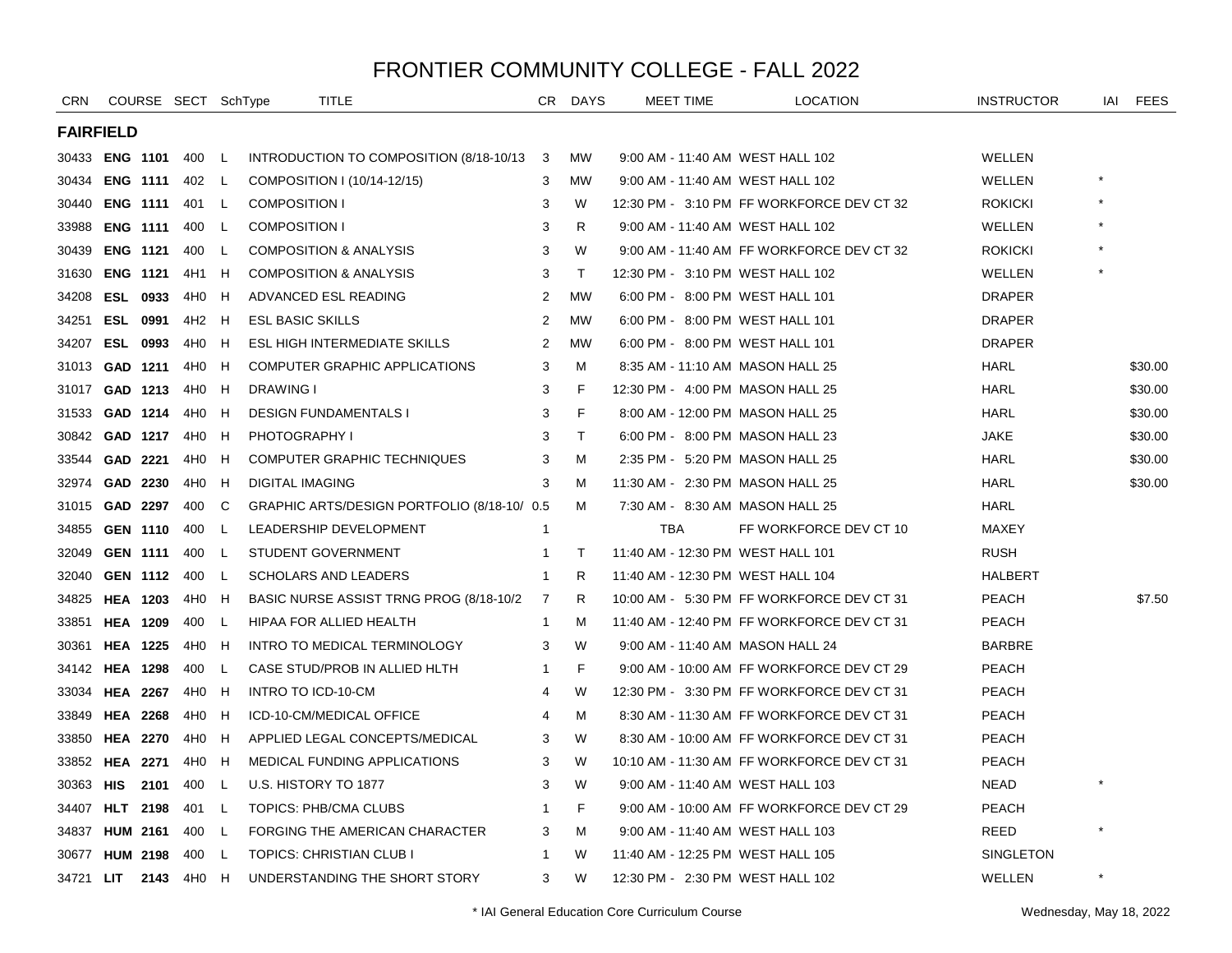| <b>CRN</b>       |                 |                 | COURSE SECT SchType |          | TITLE                               | CR             | <b>DAYS</b>  | <b>MEET TIME</b>                  | <b>LOCATION</b>                                    | <b>INSTRUCTOR</b> | iai     | FEES    |
|------------------|-----------------|-----------------|---------------------|----------|-------------------------------------|----------------|--------------|-----------------------------------|----------------------------------------------------|-------------------|---------|---------|
| <b>FAIRFIELD</b> |                 |                 |                     |          |                                     |                |              |                                   |                                                    |                   |         |         |
| 34781 <b>LIT</b> |                 | 2181            | 400                 | L.       | <b>MYTHOLOGY</b>                    | 3              | W            |                                   | 3:30 PM - 6:10 PM FF WORKFORCE DEV CT 32           | <b>ROKICKI</b>    |         |         |
| 30356            | LSC 1101        |                 | 400                 | C        | <b>GENERAL BIOLOGY I</b>            | $\overline{4}$ | M            | 12:30 PM - 3:10 PM MASON HALL 24  |                                                    | <b>NEAD</b>       |         | \$10.00 |
| 33096            | LSC 1101        |                 | 4H0                 | H        | <b>GENERAL BIOLOGY I</b>            | $\overline{4}$ | $\mathsf{T}$ | 9:00 AM - 11:40 AM MASON HALL 23  |                                                    | <b>HNETKOVSKY</b> |         | \$10.00 |
| 30445            | LSC 1105        |                 | 4H <sub>0</sub>     | H        | ENVIRONMENTAL BIOLOGY               | $\overline{4}$ | T            |                                   | 9:00 AM - 11:15 AM FF WORKFORCE DEV CT 29          | <b>HARRIS</b>     | $\star$ |         |
| 30355            | LSC 2110        |                 | 4H <sub>0</sub>     | H        | <b>GENERAL MICROBIOLOGY</b>         | $\overline{4}$ | $\mathsf{T}$ | 12:30 PM - 3:10 PM MASON HALL 22  |                                                    | <b>HNETKOVSKY</b> |         | \$10.00 |
| 30353            | LSC 2111        |                 | 4H <sub>0</sub>     | H        | HUMAN ANATOMY & PHYSIOLOGY I        | $\overline{4}$ | M            | 2:10 PM - 3:50 PM MASON HALL 23   |                                                    | <b>HNETKOVSKY</b> |         | \$10.00 |
| 33848            | LSC 2111        |                 | 400                 | C        | HUMAN ANATOMY & PHYSIOLOGY I        | 4              | M            | 12:15 PM - 1:55 PM MASON HALL 23  |                                                    | <b>HNETKOVSKY</b> |         | \$10.00 |
| 33843            | <b>MLT 1201</b> |                 | 4H0                 | H        | INTRODUCTION TO CLINICAL LAB        | 2              | W            | 10:00 AM - 11:50 AM MASON HALL 21 |                                                    | <b>DEHART</b>     |         |         |
| 33844            | <b>MLT 1202</b> |                 | 4H0                 | H        | SEROLOGY/IMMUNOLOGY                 | 2              | W            | 8:00 AM - 9:50 AM MASON HALL 21   |                                                    | <b>DEHART</b>     |         | \$50.00 |
| 33846            | <b>MLT 2201</b> |                 | 4H0                 | H        | <b>IMMUNOHEMATOLOGY</b>             | 4              | <b>TR</b>    | 10:50 AM - 12:50 PM MASON HALL 21 |                                                    | <b>DEHART</b>     |         |         |
| 33845            | <b>MLT 2220</b> |                 | 4H0                 | H        | <b>CLINICAL CHEMISTRY</b>           | 3              | <b>TR</b>    | 9:00 AM - 10:45 AM MASON HALL 21  |                                                    | <b>DEHART</b>     |         |         |
| 34840            |                 | MTH 1102        | 4H0                 | H        | <b>COLLEGE ALGEBRA</b>              | 4              | R            | 9:00 AM - 11:15 AM MASON HALL 24  |                                                    | <b>MONGE</b>      |         |         |
| 30427            |                 | <b>MTH 1103</b> | 400                 | <b>L</b> | LIBERAL ARTS MATH                   | 3              | м            | 9:00 AM - 11:40 AM MASON HALL 24  |                                                    | <b>MONGE</b>      |         |         |
| 33511            | <b>MTH 1103</b> |                 | 402                 | L        | LIBERAL ARTS MATH                   | 3              | $\top$       | 12:30 PM - 3:10 PM MASON HALL 24  |                                                    | <b>MONGE</b>      |         |         |
| 30428            | MTH 1104        |                 | 4H <sub>0</sub>     | H        | <b>QUANTITATIVE REASONING</b>       | 3              | W            | 9:00 AM - 10:20 AM MASON HALL 23  |                                                    | <b>MONGE</b>      |         |         |
| 30429            | <b>MTH 1131</b> |                 | 400                 | L.       | INTRODUCTION TO STATISTICS          | 3              | $\mathsf{T}$ | 9:00 AM - 11:40 AM MASON HALL 24  |                                                    | <b>MONGE</b>      |         |         |
| 34839            | <b>MTH 1131</b> |                 | 401                 | L        | <b>INTRODUCTION TO STATISTICS</b>   | 3              | м            |                                   | 12:30 PM - 3:10 PM CLEMENCE ELIZABETH COX HALL 105 | <b>MONGE</b>      |         |         |
| 33035            | MTH 1203        |                 | 400                 | L        | <b>MEDICAL ASSISTING MATH</b>       | 2              | M            |                                   | 9:00 AM - 10:40 AM FF WORKFORCE DEV CT 32          | <b>BARBRE</b>     |         |         |
| 33839            | <b>MUS 1103</b> |                 | 4H0 H               |          | MUSIC IN MULTICULTURAL AMERICA      | 3              | $\mathsf{T}$ | 9:00 AM - 11:40 AM WEST HALL 104  |                                                    | SINGLETON         |         |         |
| 30924            | PEI             | 1100            | 400                 | B        | <b>CIRCUIT FITNESS TRAINING</b>     | $\mathbf 1$    |              | <b>TBA</b>                        | BOBCAT DEN 111                                     | <b>TAYLOR</b>     |         |         |
| 34719            | <b>PHB</b>      | 1220            | 4H <sub>0</sub>     | C        | PHLEBOTOMY THEORY (8/18-10/13)      | 3              | $\mathsf{T}$ |                                   | 8:30 AM - 2:00 PM FF WORKFORCE DEV CT 31           | <b>PEACH</b>      |         | \$37.00 |
| 34720            | <b>PHB</b>      | 1222            | 4H0                 | C        | PHLEBOTOMY PROCEDURES (10/14-12/15) | 3              | $\mathsf{T}$ |                                   | 8:30 AM - 2:00 PM FF WORKFORCE DEV CT 31           | <b>PEACH</b>      |         | \$20.00 |
| 30366            | PHI             | 1111            | 4H0                 | H        | INTRODUCTION TO PHILOSOPHY          | 3              | W            | 9:00 AM - 11:40 AM WEST HALL 105  |                                                    | <b>SINGLETON</b>  | $\star$ |         |
| 30364            | <b>PHI</b>      | 2101            | 4H0                 | H        | INTRODUCTION TO ETHICS              | 3              | м            | 9:00 AM - 11:40 AM WEST HALL 105  |                                                    | SINGLETON         |         |         |
| 31564            | PHI             | 2121            | 4H0                 | H        | PHILOSOPHY OF RELIGION              | 3              | R            | 9:00 AM - 11:40 AM WEST HALL 105  |                                                    | SINGLETON         |         |         |
| 30565            | <b>PSC 1101</b> |                 | 4H0                 | H        | <b>INTRO TO PHYSICAL SCIENCE</b>    | $\overline{4}$ | М            | 12:00 PM - 3:15 PM MASON HALL 22  |                                                    | <b>DAGG</b>       |         | \$10.00 |
| 34139            | <b>PSC 1101</b> |                 | 4H1                 | H        | <b>INTRO TO PHYSICAL SCIENCE</b>    | 4              | M            | 8:30 AM - 11:45 AM MASON HALL 23  |                                                    | <b>DAGG</b>       |         | \$10.00 |
| 30446            | <b>PSC 1111</b> |                 | 400                 | L        | INTRODUCTION TO ASTRONOMY           | 3              | R            | 12:30 PM - 3:10 PM MASON HALL 23  |                                                    | <b>HARRIS</b>     |         |         |
| 30444            | <b>PSY 1101</b> |                 | 400                 | L.       | <b>GENERAL PSYCHOLOGY I</b>         | 3              | R.           | 9:00 AM - 11:40 AM MASON HALL 24  |                                                    | <b>HARRIS</b>     |         |         |
| 31253            | <b>PSY 1101</b> |                 | 401                 | L.       | <b>GENERAL PSYCHOLOGY I</b>         | 3              | R.           |                                   | 12:30 PM - 3:10 PM FF WORKFORCE DEV CT 29          | <b>HARRISON</b>   |         |         |
| 33479            | <b>PSY 1101</b> |                 | 402                 | L        | <b>GENERAL PSYCHOLOGY I</b>         | 3              | T            | 9:00 AM - 11:40 AM WEST HALL 103  |                                                    | <b>HARRISON</b>   |         |         |
| 30443 PSY 2109   |                 |                 | 400                 | L        | HUMAN GROWTH AND DEVELOPMENT        | 3              | $\mathsf{T}$ | 12:30 PM - 3:10 PM WEST HALL 103  |                                                    | <b>HARRIS</b>     | $\star$ |         |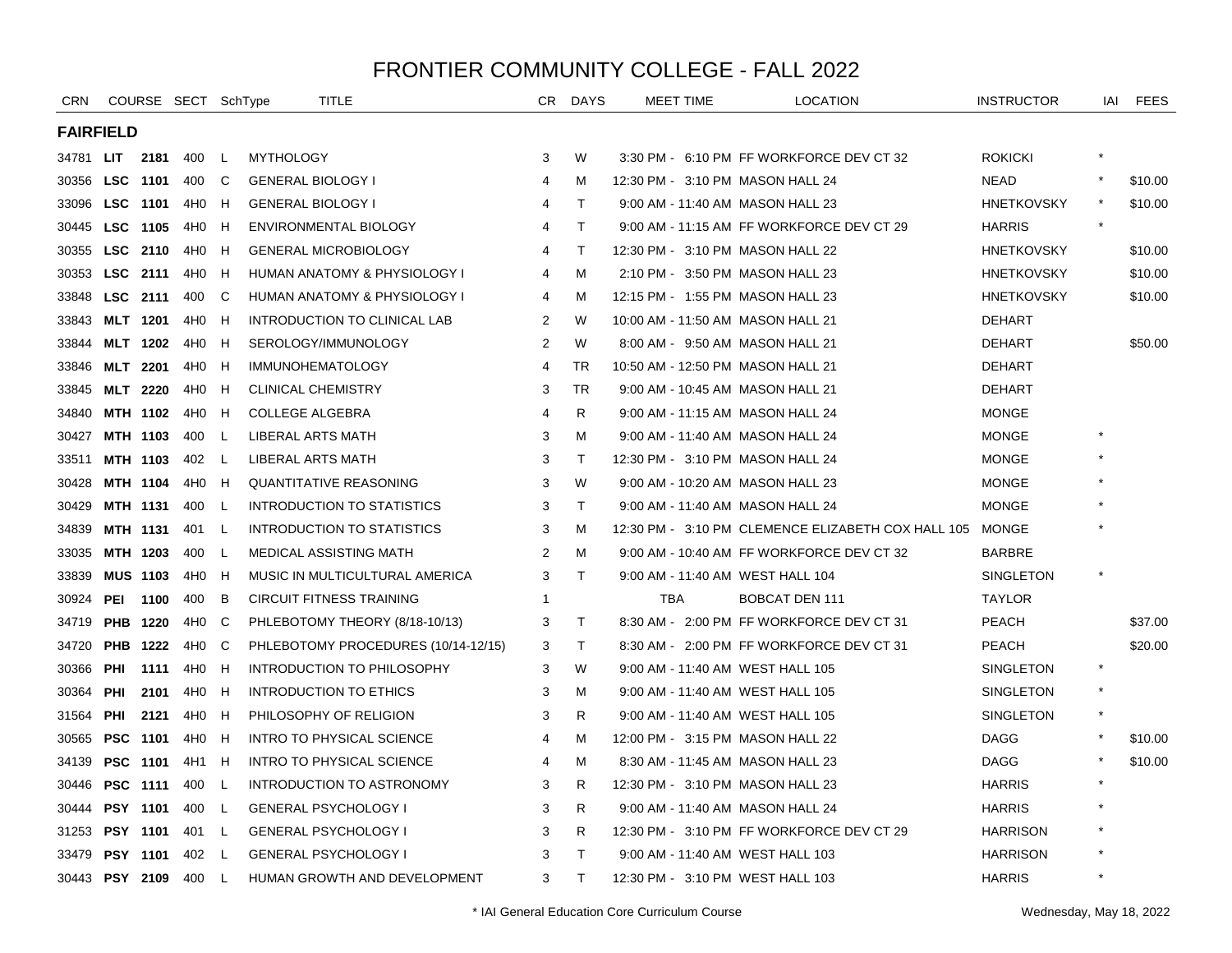| <b>CRN</b>           |            | COURSE SECT SchType |                 |    | TITLE                                  | CR.            | DAYS         | MEET TIME                        | <b>LOCATION</b>                                            | <b>INSTRUCTOR</b> | IAI | <b>FEES</b> |
|----------------------|------------|---------------------|-----------------|----|----------------------------------------|----------------|--------------|----------------------------------|------------------------------------------------------------|-------------------|-----|-------------|
| <b>FAIRFIELD</b>     |            |                     |                 |    |                                        |                |              |                                  |                                                            |                   |     |             |
| 31252 PSY 2109       |            |                     | 401             | L. | HUMAN GROWTH AND DEVELOPMENT           | 3              | R            |                                  | 9:00 AM - 11:40 AM FF WORKFORCE DEV CT 29                  | <b>HARRISON</b>   |     |             |
| 30374                |            | <b>PTE 1113</b>     | 400             | B  | SOFTBALL I                             | $\mathbf 1$    |              | <b>TBA</b>                       | SOUTHWEST PARK FIELD                                       | <b>SLOVER</b>     |     |             |
| 30375                |            | <b>PTE 1117</b>     | 400             | B  | <b>VOLLEYBALL I</b>                    | -1             |              | <b>TBA</b>                       | <b>FAIRFIELD CENTER STREET GYM1</b>                        | <b>HNETKOVSKY</b> |     |             |
| 30376                |            | <b>PTE 1119</b>     | 400             | B  | <b>BASEBALL I</b>                      |                |              | <b>TBA</b>                       | <b>FNB FIELD</b>                                           | <b>BRENNEMAN</b>  |     |             |
| 30377                |            | <b>PTE 2107</b>     | 400             | B  | <b>VOLLEYBALL III</b>                  | -1             |              | <b>TBA</b>                       | FAIRFIELD CENTER STREET GYM1                               | <b>HNETKOVSKY</b> |     |             |
| 30378                |            | <b>PTE 2113</b>     | 400             | B  | <b>SOFTBALL III</b>                    | $\mathbf 1$    |              | <b>TBA</b>                       | SOUTHWEST PARK FIELD                                       | <b>SLOVER</b>     |     |             |
| 30379                |            | PTE 2119            | 400             | B  | <b>BASEBALL III</b>                    | -1             |              | <b>TBA</b>                       | <b>FNB FIELD</b>                                           | <b>BRENNEMAN</b>  |     |             |
| 31183                |            | SOC 2101            | 4H <sub>0</sub> | н  | PRINCIPLES OF SOCIOLOGY                | 3              | м            |                                  | 9:00 AM - 11:40 AM FF WORKFORCE DEV CT 29                  | <b>HARRISON</b>   |     |             |
| 30435                |            | SPE 1101            | 4H <sub>0</sub> | H  | FUND. OF EFFECTIVE SPEAKING            | 3              | $\top$       | 9:00 AM - 11:40 AM WEST HALL 102 |                                                            | WELLEN            |     |             |
| 31545                | SPE 1101   |                     | 401             | L  | FUND. OF EFFECTIVE SPEAKING            | 3              | R            | 3:30 PM - 6:10 PM MASON HALL 25  |                                                            | DREITH            |     |             |
| 33514                |            | <b>SPM 1101</b>     | 400             | L  | <b>INTRO TO SPORT MANAGEMENT</b>       | 3              | M            | 9:00 AM - 11:40 AM WEST HALL 103 |                                                            | <b>BRENNEMAN</b>  |     |             |
| 30674                |            | <b>TRA 1298</b>     | 400             | L. | SPECIAL TOPICS IN MECH & REP           | $\mathbf 1$    |              | TBA                              | FF WORKFORCE DEV CT 10                                     | MAXEY             |     |             |
| 30845                |            | ART 1181            | 430             | L  | <b>ART HISTORY I</b>                   | 3              | м            | 6:00 PM - 8:40 PM MASON HALL 23  |                                                            | <b>FORD</b>       |     |             |
| 34841                | <b>DAP</b> | 1201                | 430             | L  | <b>BUSINESS COMPUTER SYSTEMS</b>       | 3              | W            | 6:00 PM - 8:40 PM MASON HALL 24  |                                                            | <b>HART</b>       |     | \$30.00     |
| 30442                |            | <b>ENG 1111</b>     | 430             | L. | <b>COMPOSITION I</b>                   | 3              | W            |                                  | 6:30 PM - 9:10 PM FF WORKFORCE DEV CT 32                   | <b>ROKICKI</b>    |     |             |
| 30846                |            | GAD 1281            | 430             | L  | FUNDAMENTALS OF ART HISTORY I          | 3              | M            | 6:00 PM - 8:40 PM MASON HALL 23  |                                                            | <b>FORD</b>       |     |             |
| 34821                |            | <b>HLT</b> 2198     | 430             | L. | TOPICS: YOGA FOR BASEBALL              | $\mathbf 1$    | W            | 6:10 PM - 7:00 PM BOBCAT DEN 108 |                                                            | <b>HILLIARD</b>   |     |             |
| 30447                |            | <b>PSC 1112</b>     | 430             | B  | INTRODUCTION TO ASTRONOMY LAB          | $\mathbf 1$    | $\top$       | 6:00 PM - 7:40 PM MASON HALL 22  |                                                            | <b>HARRIS</b>     |     | \$10.00     |
| 31319                |            | SOC 2101            | 430             | L  | PRINCIPLES OF SOCIOLOGY                | 3              | $\mathsf{T}$ | 6:00 PM - 8:40 PM MASON HALL 24  |                                                            | <b>AUGUST</b>     |     |             |
| 32037 SPE 1101       |            |                     | 430             | L  | FUND. OF EFFECTIVE SPEAKING            | 3              | R            | 6:30 PM - 9:10 PM MASON HALL 25  |                                                            | <b>DREITH</b>     |     |             |
| <b>FLORA</b>         |            |                     |                 |    |                                        |                |              |                                  |                                                            |                   |     |             |
| 30566 LSC 2111 430 C |            |                     |                 |    | HUMAN ANATOMY & PHYSIOLOGY I           | $\overline{4}$ | <b>MW</b>    |                                  | 6:00 PM - 8:15 PM FLORA HIGH SCHOOL 3C                     | <b>COOK</b>       |     | \$10.00     |
| <b>NURSING</b>       |            |                     |                 |    |                                        |                |              |                                  |                                                            |                   |     |             |
| 30328 NUR 1201       |            |                     | 540             | C  | <b>NURSING I</b>                       | 10             | <b>MW</b>    |                                  | 8:30 AM - 12:00 PM CLEMENCE ELIZABETH COX HALL 105         | DOUGLAS           |     | \$231.40    |
| 30329                |            | <b>NUR 1201</b>     | 541             | C  | <b>NURSING I</b>                       | 10             | <b>MW</b>    |                                  | 8:30 AM - 12:00 PM CLEMENCE ELIZABETH COX HALL 105         | DOUGLAS           |     | \$231.40    |
| 30497                |            | <b>NUR 1201</b>     | 542             | C  | <b>NURSING I</b>                       | 10             | <b>MW</b>    |                                  | 8:30 AM - 12:00 PM CLEMENCE ELIZABETH COX HALL 105         | DOUGLAS           |     | \$231.40    |
| 30334                |            | <b>NUR 1208</b>     | 540             | L  | INDEPENDENT STUDY IN NURSING           | $\overline{1}$ |              | <b>TBA</b>                       | <b>TBA</b>                                                 | <b>DOUGLAS</b>    |     |             |
| 34897                |            | <b>NUR 1210</b>     | 54H             | H  | NURSING STRATEGIES FOR SUCCESS (8/9-8/ | $\overline{2}$ | $\top$       |                                  | 8:30 AM - 4:30 PM CLEMENCE ELIZABETH COX HALL 105          | DOUGLAS           |     |             |
| 30331                |            | <b>NUR 2201</b>     | 540             | C  | <b>NURSING III</b>                     | 10             | <b>MW</b>    |                                  | 8:30 AM - 12:00 PM CLEMENCE ELIZABETH COX HALL 127         | DOUGLAS           |     | \$226.40    |
| 30332                |            | <b>NUR 2201</b>     | 541             | C  | <b>NURSING III</b>                     | 10             | <b>MW</b>    |                                  | 8:30 AM - 12:00 PM CLEMENCE ELIZABETH COX HALL 127         | DOUGLAS           |     | \$226.40    |
| 30333 NUR 2201 542   |            |                     |                 | C  | <b>NURSING III</b>                     | 10             | <b>MW</b>    |                                  | 8:30 AM - 12:00 PM CLEMENCE ELIZABETH COX HALL 127 DOUGLAS |                   |     | \$226.40    |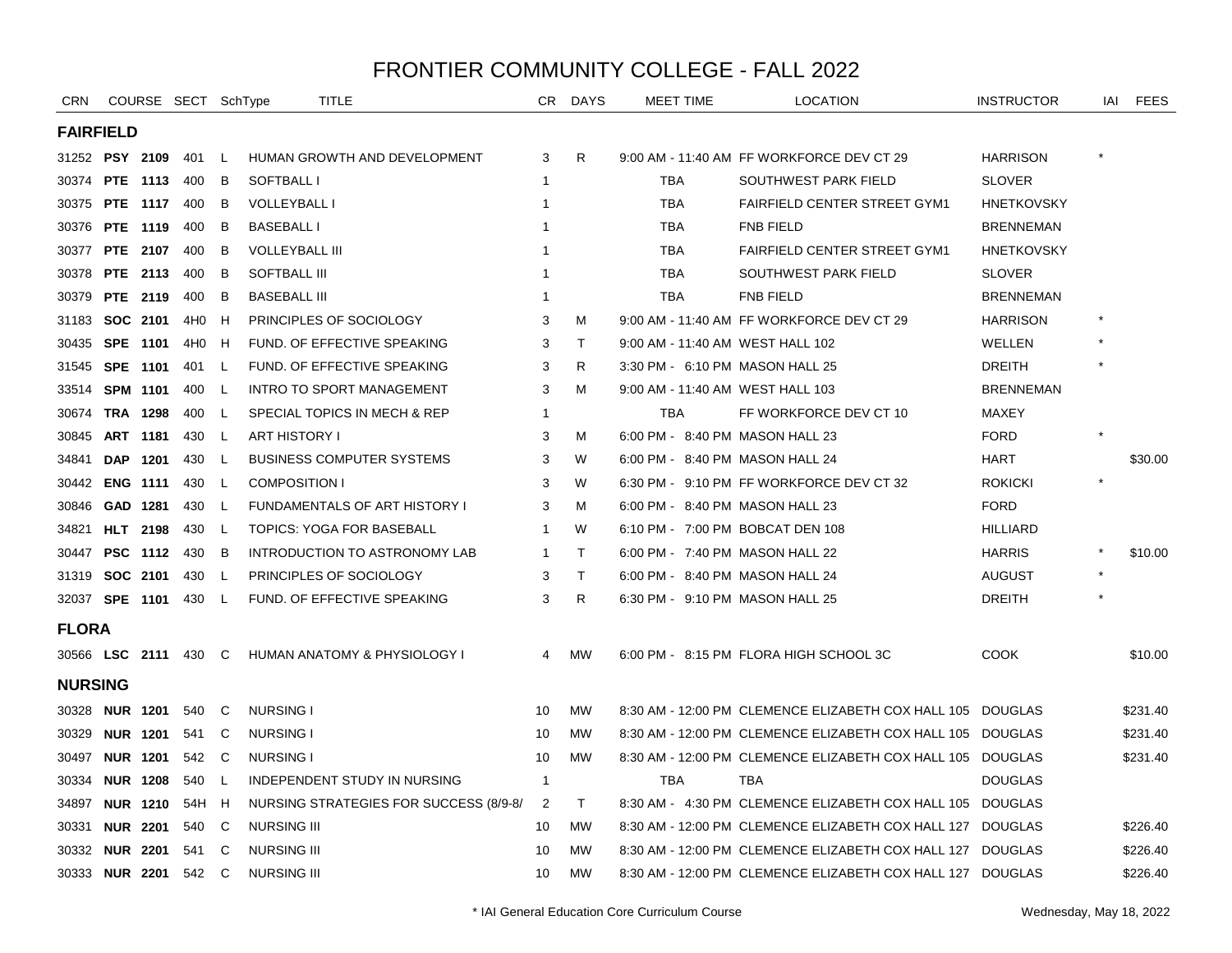| <b>CRN</b>            |                 | COURSE SECT SchType         |    | TITLE                               |              | CR DAYS   | <b>MEET TIME</b> | <b>LOCATION</b>                                            | <b>INSTRUCTOR</b> | IAI | <b>FEES</b> |
|-----------------------|-----------------|-----------------------------|----|-------------------------------------|--------------|-----------|------------------|------------------------------------------------------------|-------------------|-----|-------------|
| <b>NURSING</b>        |                 |                             |    |                                     |              |           |                  |                                                            |                   |     |             |
| 30335 <b>NUR 2208</b> |                 | 540 L                       |    | <b>INDEPENDENT STUDY/NURSING II</b> | 1            |           | TBA              | TBA                                                        | <b>DOUGLAS</b>    |     |             |
| 34858 <b>NUR 2211</b> |                 | 54H H                       |    | NURSING PHARMACOLOGY ii             | 2            | W         |                  | 1:00 PM - 3:00 PM CLEMENCE ELIZABETH COX HALL 105 FLEMING  |                   |     |             |
| 30336                 | <b>NUR 2298</b> | 540                         | L. | TOPICS/ISSUES IN NURSING            | $\mathbf{1}$ | м         |                  | 12:00 PM - 1:00 PM CLEMENCE ELIZABETH COX HALL 127 DOUGLAS |                   |     |             |
| <b>OLNEY</b>          |                 |                             |    |                                     |              |           |                  |                                                            |                   |     |             |
| 34597 ESL 0933        |                 | 4H2 H                       |    | ADVANCED ESL READING (10/14-12/15)  | 2            | MW        |                  | 5:00 PM - 7:00 PM WATTLEWORTH HALL 210                     | <b>KLINGLER</b>   |     |             |
| 34707 ESL 0991        |                 | 4H3                         | H  | ESL BASIC SKILLS (10/14-12/15)      | 2            | <b>MW</b> |                  | 6:00 PM - 8:00 PM WATTLEWORTH HALL 210                     | <b>KLINGLER</b>   |     |             |
|                       |                 | 34210 <b>ESL 0993</b> 4H1 H |    | ESL HIGH INTERMEDIATE SKILLS        | 3            | МW        |                  | 5:00 PM - 8:00 PM WATTLEWORTH HALL 210                     | <b>KLINGLER</b>   |     |             |
| <b>WEB</b>            |                 |                             |    |                                     |              |           |                  |                                                            |                   |     |             |
| 31387                 | ACC 1101        | 1W0 W                       |    | APPLIED ACCOUNTING                  | 4            |           | TBA              | TBA                                                        | MAYHALL           |     |             |
| 30650                 | <b>ACC 1202</b> | 200                         | W  | QUICKBOOKS I (8/18-10/13)           | 2            |           | <b>TBA</b>       | <b>TBA</b>                                                 | KENDALL           |     |             |
| 30651                 | ACC 1203        | 200                         | W  | QUICKBOOKS II (10/14-12/15)         | 2            |           | TBA              | TBA                                                        | KENDALL           |     |             |
| 30662                 | ACC 2101        | 201                         | W  | <b>FINANCIAL ACCOUNTING</b>         | 4            |           | TBA              | TBA                                                        | <b>URFER</b>      |     |             |
| 30669                 | ACC 2102        | 200                         | W  | MANAGERIAL ACCOUNTING               | 4            |           | TBA              | <b>TBA</b>                                                 | <b>URFER</b>      |     |             |
| 30676                 | ACC 2121        | 200                         | W  | <b>COST ACCOUNTING</b>              | 3            |           | TBA              | <b>TBA</b>                                                 | <b>KENDALL</b>    |     |             |
| 30682                 | ACC 2241        | 200                         | W  | FEDERAL TAX ACCOUNTING              | 3            |           | <b>TBA</b>       | <b>TBA</b>                                                 | <b>URFER</b>      |     |             |
| 30136                 | ART 1113        | 3W0 W                       |    | <b>INTRODUCTION TO DRAWING</b>      | 3            |           | TBA              | <b>TBA</b>                                                 | <b>CONN</b>       |     |             |
| 31287                 | ART 1141        | 1W0 W                       |    | <b>CINEMA APPRECIATION</b>          | 3            |           | TBA              | TBA                                                        | <b>WHITE</b>      |     |             |
| 30137                 | ART 1181        | 3W0 W                       |    | ART HISTORY I                       | 3            |           | TBA              | <b>TBA</b>                                                 | <b>CONN</b>       |     |             |
| 31105                 | ART 2101        | 1W0 W                       |    | UNDERSTANDING ART                   | 3            |           | TBA              | <b>TBA</b>                                                 | <b>COMPTON</b>    |     |             |
| 34735                 | ART 2191        | 201                         | W  | <b>GLOBAL ART HISTORY</b>           | 3            |           | TBA              | TBA                                                        | SANDY             |     |             |
| 30820                 | <b>BMG 1202</b> | 200                         | W  | <b>BUSINESS MATH</b>                | 4            |           | <b>TBA</b>       | <b>TBA</b>                                                 | <b>CUTRIGHT</b>   |     |             |
| 30056                 | <b>BMG 2103</b> | 3W0 W                       |    | <b>BUSINESS STATISTICS</b>          | 3            |           | TBA              | TBA                                                        | <b>BROWN</b>      |     |             |
| 34712                 | <b>BOC 1201</b> | 200                         | W  | <b>BEGINNING KEYBOARDING</b>        | 2            |           | TBA              | TBA                                                        | <b>SWINSON</b>    |     |             |
| 31144                 | <b>BOC 2210</b> | 1W0 W                       |    | <b>OFFICE SEMINAR I</b>             | 1            |           | <b>TBA</b>       | <b>TBA</b>                                                 | <b>GULLETT</b>    |     |             |
| 30824                 | <b>BOC 2216</b> | 200                         | W  | ELECTRONIC RECORDS MANAGEMENT       | 3            |           | TBA              | <b>TBA</b>                                                 | <b>BENNETT</b>    |     |             |
| 33072                 | <b>BOC 2262</b> | 200                         | W  | MEDICAL OFFICE PROCEDURES           | 4            |           | TBA              | TBA                                                        | <b>BENNETT</b>    |     |             |
| 33073                 | <b>BOC 2268</b> | 200                         | W  | <b>MEDICAL OFFICE SEMINAR I</b>     | 1            |           | <b>TBA</b>       | <b>TBA</b>                                                 | MAYHALL           |     |             |
| 30338                 | <b>BUS 1101</b> | 4W0 W                       |    | <b>INTRODUCTION TO BUSINESS</b>     | 3            |           | TBA              | TBA                                                        | <b>RESOR</b>      |     |             |
| 30827                 | <b>BUS 2101</b> | 201                         | W  | <b>BUSINESS LAW 1</b>               | 3            |           | TBA              | <b>TBA</b>                                                 | <b>URFER</b>      |     |             |
| 30339                 | <b>BUS 2201</b> | 4W0 W                       |    | PRINCIPLES OF MANAGEMENT            | 3            |           | TBA              | <b>TBA</b>                                                 | <b>BLACK</b>      |     |             |
| 30828                 | <b>BUS 2205</b> | 200                         | W  | LEGAL & ETHICAL HR ISSUES           | 3            |           | TBA              | <b>TBA</b>                                                 | <b>BUERSTER</b>   |     |             |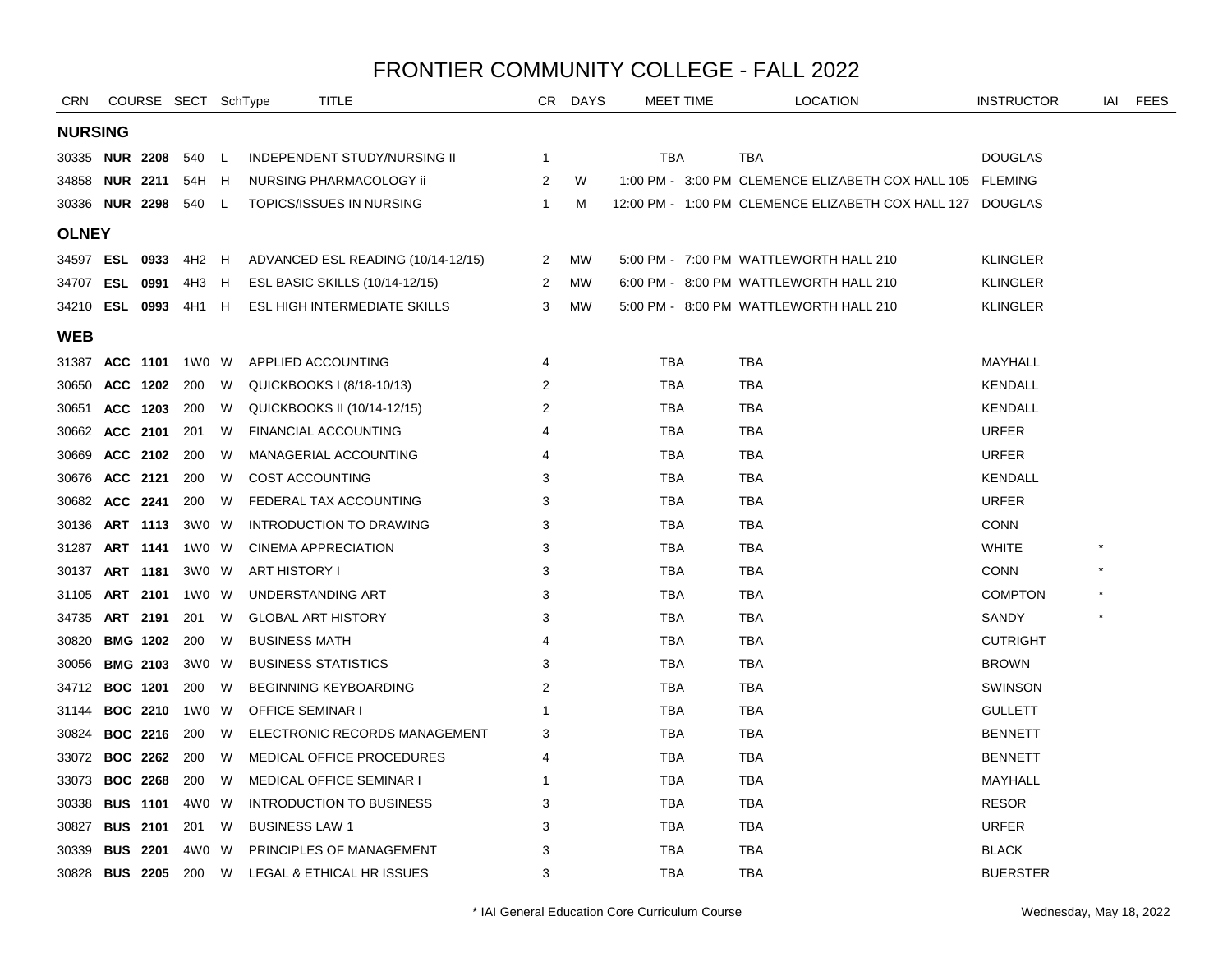| <b>CRN</b>     |                 |                 | COURSE SECT SchType |   | TITLE                                         |                | CR DAYS   | MEET TIME  | <b>LOCATION</b>                                 | <b>INSTRUCTOR</b> | IAI | <b>FEES</b> |
|----------------|-----------------|-----------------|---------------------|---|-----------------------------------------------|----------------|-----------|------------|-------------------------------------------------|-------------------|-----|-------------|
| WEB            |                 |                 |                     |   |                                               |                |           |            |                                                 |                   |     |             |
| 34068          | CHM 1115        |                 | 3W0 W               |   | CHEMISTRY AND SOCIETY                         | 4              |           | TBA        | <b>TBA</b>                                      | <b>STAFF</b>      |     |             |
| 30065          | CHM 1120        |                 | 3W0 W               |   | <b>INTRODUCTORY CHEMISTRY</b>                 | 5              |           | <b>TBA</b> | <b>TBA</b>                                      | <b>BRUCK</b>      |     |             |
| 33166          |                 | CHM 1130        | 3W0 W               |   | <b>GENERAL CHEMISTRY I</b>                    | 5              |           | TBA        | TBA                                             | <b>STAFF</b>      |     |             |
| 34730          | <b>CIS</b>      | 1104            | 200                 | W | INTRO LEARNING SERVICES ONLINE (7/18-9/9 0.5) |                |           | TBA        | TBA                                             | <b>BENNETT</b>    |     |             |
| 34731          | <b>CIS</b>      | 1104            | 201                 | W | INTRO LEARNING SERVICES ONLINE (10/3-11/ 0.5) |                |           | TBA        | <b>TBA</b>                                      | <b>BENNETT</b>    |     |             |
| 30896          | <b>CIS</b>      | 1209            | 200                 | W | <b>OUTLOOK</b>                                | 2              |           | <b>TBA</b> | <b>TBA</b>                                      | <b>BENNETT</b>    |     |             |
| 30897          | <b>CIS</b>      | 1278            | 200                 | W | <b>SPREADSHEET</b>                            | 3              |           | <b>TBA</b> | <b>TBA</b>                                      | <b>BENNETT</b>    |     |             |
| 30898          | <b>CIS</b>      | 1286            | 200                 | W | <b>DATABASE</b>                               | 3              |           | TBA        | <b>TBA</b>                                      | <b>BENNETT</b>    |     |             |
| 34848          | <b>CSM 1201</b> |                 | 1W0                 | W | FOUNDATION OF CUSTOMER SERVICE (8/18-         | 2              |           | TBA        | <b>TBA</b>                                      | RAYCRAFT          |     |             |
| 34849          |                 | <b>CSM 1202</b> | 1W0 W               |   | ORG. FOR EXCEPTIONAL CUS. SVC. (9/12-10/      | $\overline{1}$ |           | TBA        | <b>TBA</b>                                      | <b>RAYCRAFT</b>   |     |             |
| 34850          | <b>CSM 1203</b> |                 | 1W0 W               |   | COMM. FOR EXCEPTIONAL CUS. SVC (10/3-10)      | $\overline{1}$ |           | <b>TBA</b> | <b>TBA</b>                                      | <b>RAYCRAFT</b>   |     |             |
| 34851          | <b>CSM 1204</b> |                 | 1W0 W               |   | EVALUATING CUST. SVC. & GROWTH (10/24-1       | $\overline{1}$ |           | TBA        | TBA                                             | <b>STAPLES</b>    |     |             |
| 30909          | DAP 1201        |                 | 202                 | W | <b>BUSINESS COMPUTER SYSTEMS</b>              | 3              |           | TBA        | TBA                                             | <b>BENNETT</b>    |     |             |
| 30910          | DAP             | 1236            | 200                 | W | <b>KEYBOARDING ESSENTIALS</b>                 | 3              |           | TBA        | TBA                                             | <b>SWINSON</b>    |     |             |
| 30911          | <b>DAP</b>      | 2202            | 200                 | W | <b>WORD PROCESSING I</b>                      | 3              |           | <b>TBA</b> | <b>TBA</b>                                      | MAYHALL           |     |             |
| 30507          | ECD 1101        |                 | 3W0 W               |   | INTRO TO EARLY CHILDHOOD ED                   | 3              |           | TBA        | <b>TBA</b>                                      | CADWALADER        |     |             |
| 30509          | ECD 1202        |                 | 3W0 W               |   | CHILDHOOD TEACHING TECH I                     | 4              |           | TBA        | TBA                                             | WAGGONER          |     |             |
| 30511          | ECD 1203        |                 | 3W0 W               |   | HEALTH AND SAFETY OF CHILDREN                 | 3              |           | TBA        | TBA                                             | WAGGONER          |     |             |
| 34312          | ECD 1223        |                 | 3W0 W               |   | GROWTH/DEVELOPMENT OF CHILDREN                | 3              |           | <b>TBA</b> | <b>TBA</b>                                      | WAGGONER          |     |             |
| 33835          | ECD 1253        |                 | 3W0 W               |   | COMMON CHILDHOOD ILLNESSES                    | 1              |           | <b>TBA</b> | <b>TBA</b>                                      | WAGGONER          |     |             |
| 30514          | ECD 2201        |                 | 3W0 W               |   | ADM CHILDHOOD FACILITIES                      | 4              |           | TBA        | TBA                                             | CADWALADER        |     |             |
| 30595          | <b>ECN 1101</b> |                 | 3W0 W               |   | <b>INTRODUCTION TO ECONOMICS</b>              | 3              |           | TBA        | TBA                                             | <b>MCMURRAY</b>   |     |             |
| 34109          | <b>ECN 2101</b> |                 | 1W0 W               |   | PRINCIPLES OF MACROECONOMICS                  | 3              |           | TBA        | TBA                                             | MAYHALL           |     |             |
| 30942          | <b>ECN 2102</b> |                 | 201                 | W | PRINCIPLES OF MICROECONOMICS                  | 3              |           | <b>TBA</b> | <b>TBA</b>                                      | <b>KENDALL</b>    |     |             |
| 30943          | EDU 1101        |                 | 200                 | W | <b>CULTURAL DIVERSITY</b>                     | 3              |           | <b>TBA</b> | <b>TBA</b>                                      | <b>SWINSON</b>    |     |             |
| 32933          | EDU 1102        |                 | 3W0 W               |   | BASIC ACT FOR ELEM/SEC SCHOOLS                | 3              |           | TBA        | TBA                                             | CADWALADER        |     |             |
| 32965          | EDU 1107        |                 | 4W0 W               |   | <b>HEALTH</b>                                 | 3              |           | TBA        | <b>TBA</b>                                      | <b>FIEBER</b>     |     |             |
| 33922          | EDU 1116        |                 | 200                 | W | <b>INTRODUCTION TO TEACHING</b>               | 3              |           | <b>TBA</b> | TBA                                             | <b>WILLIAMS</b>   |     |             |
| 31343          | EDU 1198        |                 | 208                 | W | PATHWAYS TO SUCCESS                           | 2              |           | <b>TBA</b> | <b>TBA</b>                                      | <b>BIGARD</b>     |     |             |
| 31720          | EDU 1198        |                 | 1W0                 | W | PATHWAYS TO SUCCESS (8/18-10/13)              | 1              |           | <b>TBA</b> | TBA                                             | <b>BROWNING</b>   |     |             |
| 33102 EDU 1198 |                 |                 | 3W0 W               |   | <b>PATHWAYS TO SUCCESS</b>                    | 2              |           | TBA        | <b>TBA</b>                                      | <b>DUNKEL</b>     |     |             |
| 34791 EDU 1198 |                 |                 | 1H1                 | H | PATHWAYS TO SUCCESS (8/18-10/13)              | 1              | <b>MW</b> |            | 1:00 PM - 1:50 PM STUDENT UNION/LRC/THEATER 223 | <b>BROWNING</b>   |     |             |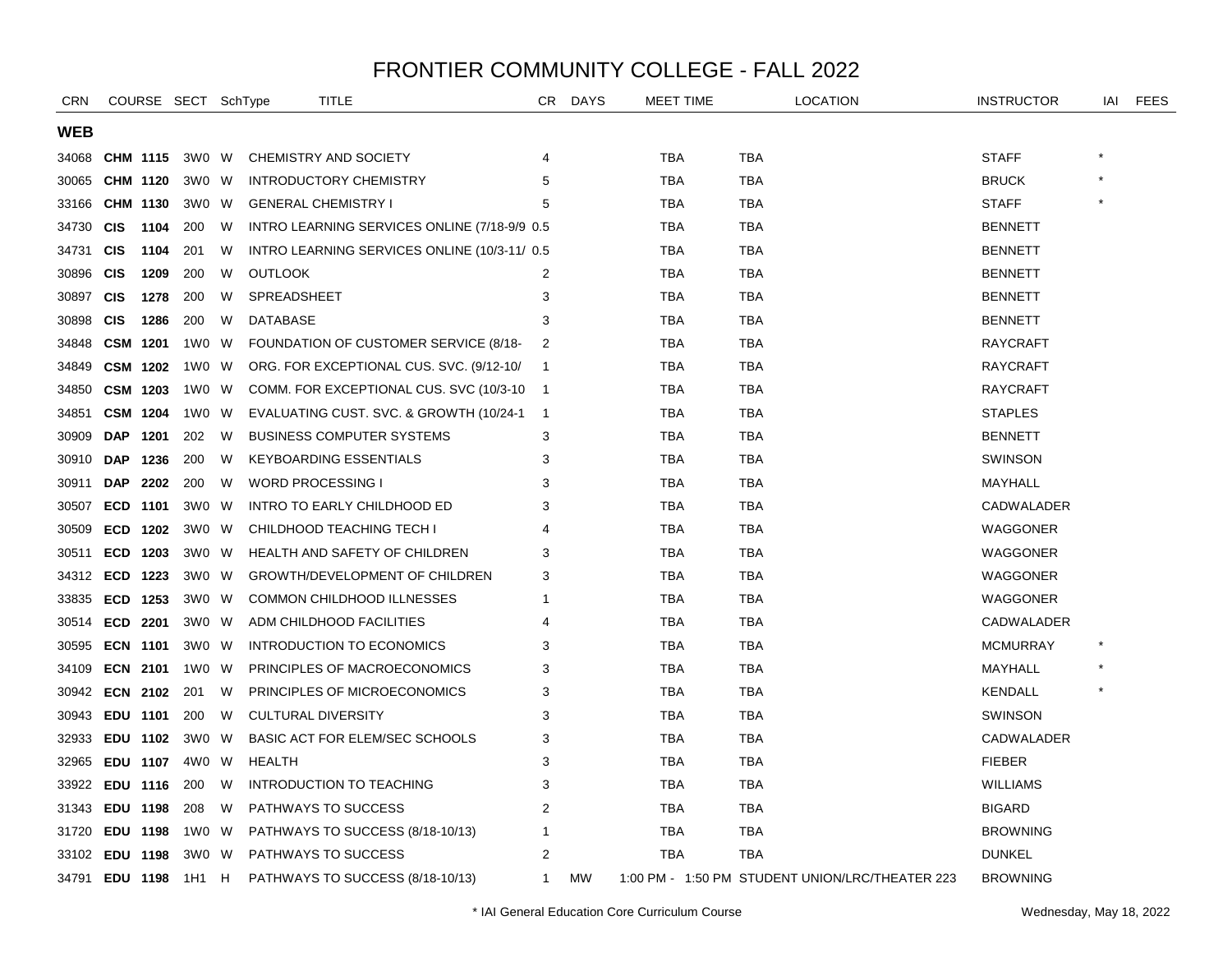| <b>CRN</b>     |                 |                 | COURSE SECT SchType   |   | <b>TITLE</b>                             |                          | CR DAYS | <b>MEET TIME</b> |            | <b>LOCATION</b> | <b>INSTRUCTOR</b> | IAI     | FEES |
|----------------|-----------------|-----------------|-----------------------|---|------------------------------------------|--------------------------|---------|------------------|------------|-----------------|-------------------|---------|------|
| <b>WEB</b>     |                 |                 |                       |   |                                          |                          |         |                  |            |                 |                   |         |      |
| 34817          |                 | EDU 1600        | 4W0 W                 |   | BASIC PEDAGOGICAL PRACTICES (8/25-10/20) | $\overline{1}$           |         | <b>TBA</b>       | <b>TBA</b> |                 | AMBROSE           |         |      |
| 34818          |                 | EDU 1600        | 4W1                   | W | BASIC PEDAGOGICAL PRACTICES (10/19-12/1  | $\overline{\phantom{1}}$ |         | TBA              | TBA        |                 | AMBROSE           |         |      |
| 34819          |                 | EDU 1605        | 4W0 W                 |   | ADVANCED PEDAGOGICAL PRACTICES (8/25-    | $\overline{1}$           |         | TBA              | TBA        |                 | AMBROSE           |         |      |
| 34820          |                 | EDU 1605        | 4W1                   | W | ADVANCED PEDAGOGICAL PRACTICES (10/1     | $\overline{1}$           |         | <b>TBA</b>       | <b>TBA</b> |                 | AMBROSE           |         |      |
| 30946          |                 | <b>EDU 2150</b> | 200                   | W | THE WHOLE CHILD                          | 3                        |         | <b>TBA</b>       | <b>TBA</b> |                 | <b>WILLIAMS</b>   |         |      |
| 30913          |                 | <b>ENG 1101</b> | 200                   | W | INTRODUCTION TO COMPOSITION (10/14-12/1  | -3                       |         | TBA              | <b>TBA</b> |                 | <b>PAYNE</b>      |         |      |
| 30242          |                 | <b>ENG 1111</b> | 3W0 W                 |   | <b>COMPOSITION I</b>                     | 3                        |         | TBA              | TBA        |                 | <b>SHANER</b>     | $\star$ |      |
| 30259          |                 | <b>ENG 1111</b> | 3W1 W                 |   | <b>COMPOSITION I</b>                     | 3                        |         | TBA              | TBA        |                 | ZIMMERMAN         |         |      |
| 34192          |                 | <b>ENG 1111</b> | 3W2 W                 |   | <b>COMPOSITION I</b>                     | 3                        |         | TBA              | <b>TBA</b> |                 | <b>SHANER</b>     |         |      |
| 31288          |                 | <b>ENG 1121</b> | 1W0 W                 |   | <b>COMPOSITION &amp; ANALYSIS</b>        | 3                        |         | TBA              | <b>TBA</b> |                 | <b>WHITE</b>      |         |      |
| 33590          |                 | <b>ENG 1121</b> | 1W2 W                 |   | <b>COMPOSITION &amp; ANALYSIS</b>        | 3                        |         | TBA              | TBA        |                 | <b>POORMAN</b>    |         |      |
| 34303          |                 |                 | <b>ENG 1121</b> 112   | W | COMPOSITION & ANALYSIS (8/18-12/15)      | 3                        |         | TBA              | <b>TBA</b> |                 | <b>POORMAN</b>    |         |      |
| 30973          |                 | <b>ENG 1201</b> | 201                   | W | <b>COMMUNICATIONS</b>                    | 3                        |         | <b>TBA</b>       | <b>TBA</b> |                 | <b>MULVEY</b>     |         |      |
| 30829          |                 | <b>ENG 1212</b> | 200                   | W | <b>TECHNICAL WRITING</b>                 | 3                        |         | TBA              | TBA        |                 | KENDALL           |         |      |
| 34843          |                 | EVE 1201        | 1W0 W                 |   | FOUNDATIONS OF EVENTS (8/18-9/11)        | -1                       |         | TBA              | TBA        |                 | <b>STAPLES</b>    |         |      |
| 34844          |                 | <b>EVE 1202</b> | 1W0 W                 |   | STRATEGIC PLANNING OF EVENTS (9/12-10/2) | - 1                      |         | TBA              | <b>TBA</b> |                 | <b>STAPLES</b>    |         |      |
| 34845          |                 | EVE 1203        | 1W0 W                 |   | MANAGING EVENT RESOURCES (10/3-10/23)    | $\overline{1}$           |         | TBA              | <b>TBA</b> |                 | <b>STAPLES</b>    |         |      |
| 34846          |                 | EVE 1204        | 1W0 W                 |   | RISK MANAGEMENT AND EVENTS (10/24-11/1)  | $\overline{1}$           |         | TBA              | TBA        |                 | <b>STAPLES</b>    |         |      |
| 34847          |                 | EVE 1205        | 1W0 W                 |   | EVENT EVALUATION (11/14-12/4)            | $\mathbf 1$              |         | TBA              | TBA        |                 | <b>STAPLES</b>    |         |      |
| 32993          |                 | GEG 1103        | 1W0 W                 |   | INTRODUCTORY METEOROLOGY                 | 3                        |         | TBA              | TBA        |                 | <b>MATTHEWS</b>   |         |      |
| 30496          |                 | GEG 1104        | 1W0 W                 |   | INTRODUCTORY METEOROLOGY LAB             | -1                       |         | <b>TBA</b>       | <b>TBA</b> |                 | <b>MATTHEWS</b>   |         |      |
| 34725          |                 | GEG 1105        | 1W0 W                 |   | <b>INTRO TO HUMAN GEOGRAPHY</b>          | 3                        |         | <b>TBA</b>       | <b>TBA</b> |                 | <b>BOYCE</b>      |         |      |
| 30567          |                 | <b>GEL 1110</b> | 3W0 W                 |   | GENERAL GEOLOGY (8/18-12/9)              | 3                        |         | TBA              | <b>TBA</b> |                 | <b>HNETKOVSKY</b> | $\star$ |      |
| 34790          |                 |                 | <b>GEN 2197</b> 1W0 H |   | LIFE AFTER COLLEGE (10/14-12/15)         | 2                        |         | TBA              | TBA        |                 | <b>BROWNING</b>   |         |      |
| 30831          |                 | <b>GEN 2297</b> | 200                   | W | <b>EMPLOYMENT SKILLS</b>                 | 3                        |         | TBA              | TBA        |                 | <b>KENDALL</b>    |         |      |
| 30832          |                 | <b>GEN 2297</b> | 201                   | W | <b>EMPLOYMENT SKILLS</b>                 | $\overline{c}$           |         | <b>TBA</b>       | <b>TBA</b> |                 | <b>KENDALL</b>    |         |      |
| 33113          |                 | <b>HEA 1209</b> | 1W0                   | W | HIPAA FOR ALLIED HEALTH                  | -1                       |         | <b>TBA</b>       | <b>TBA</b> |                 | <b>GULLETT</b>    |         |      |
| 30855          | <b>HEA 1225</b> |                 | 201                   | W | INTRO TO MEDICAL TERMINOLOGY             | 3                        |         | TBA              | <b>TBA</b> |                 | MAYHALL           |         |      |
| 34711          |                 | <b>HEA 1230</b> | 3W0 W                 |   | SPORT INJURY PREVENTION/CARE             | 3                        |         | TBA              | <b>TBA</b> |                 | <b>GILL</b>       |         |      |
| 31508          |                 | <b>HEA 2210</b> | 200                   | W | <b>HEALTHCARE STATISTICS</b>             | 4                        |         | TBA              | TBA        |                 | MAYHALL           |         |      |
| 30857          |                 | <b>HEA 2215</b> | 200                   | W | ELECTRONIC MED RECORDS MGMT              | 3                        |         | TBA              | TBA        |                 | <b>BENNETT</b>    |         |      |
| 31509 HEA 2216 |                 |                 | 200                   | W | LEGAL ASPECTS OF HEALTH INFO             | 3                        |         | <b>TBA</b>       | <b>TBA</b> |                 | LAMBIRD           |         |      |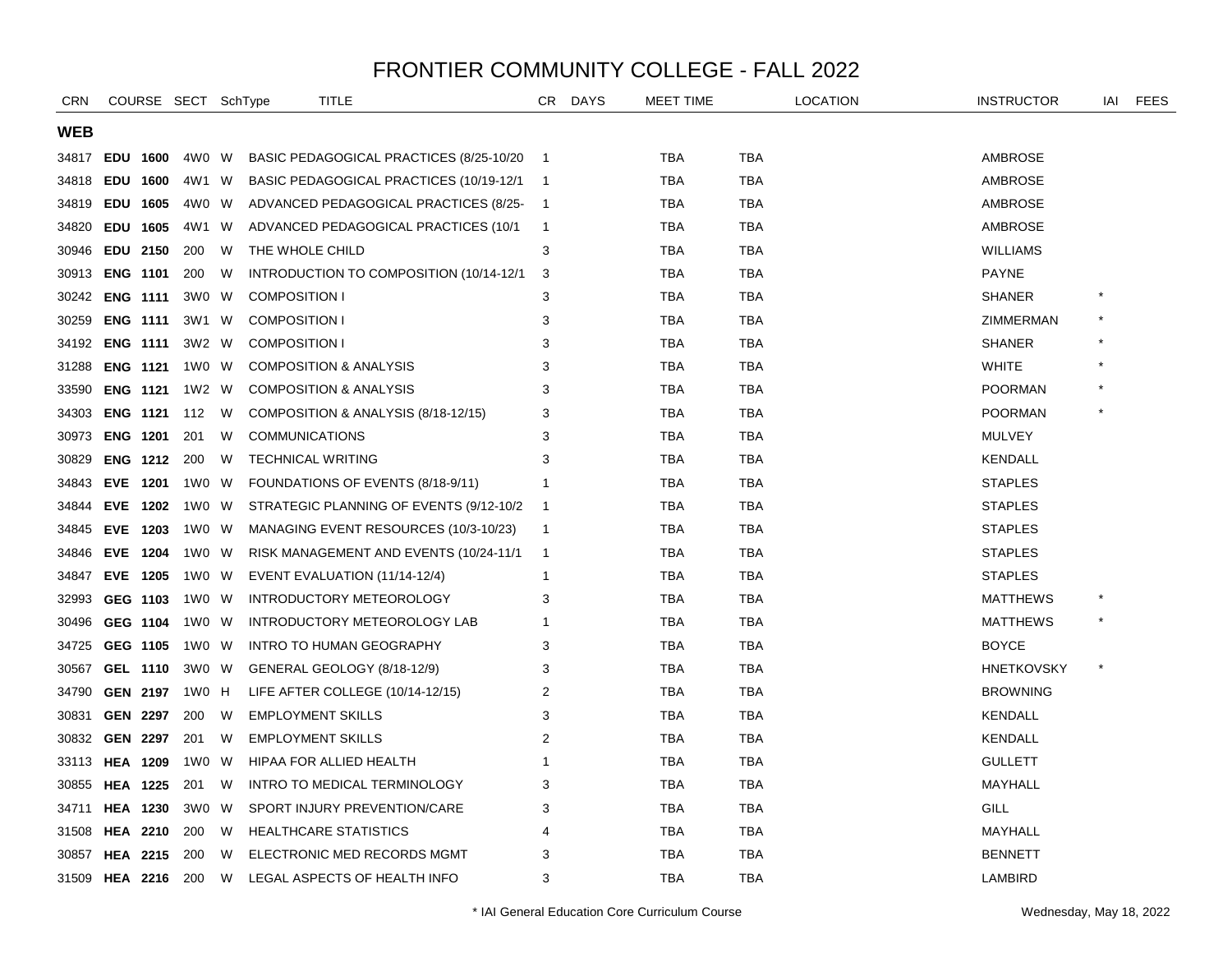| <b>CRN</b>            |            |                 | COURSE SECT SchType |   | TITLE                                    | CR | <b>DAYS</b> | MEET TIME  |            | <b>LOCATION</b> | <b>INSTRUCTOR</b> | IAI     | FEES |
|-----------------------|------------|-----------------|---------------------|---|------------------------------------------|----|-------------|------------|------------|-----------------|-------------------|---------|------|
| <b>WEB</b>            |            |                 |                     |   |                                          |    |             |            |            |                 |                   |         |      |
| 31510 <b>HEA 2217</b> |            |                 | 200                 | W | DATA MGMT & GOVERNANCE                   | 3  |             | <b>TBA</b> | <b>TBA</b> |                 | LAMBIRD           |         |      |
| 31511                 |            | <b>HEA 2218</b> | 200                 | W | <b>HEALTHCARE LEADERSHIP &amp; MGMT</b>  | 3  |             | <b>TBA</b> | TBA        |                 | <b>BENNETT</b>    |         |      |
| 30859                 |            | <b>HEA 2264</b> | 201                 | W | <b>MEDICAL INSURANCE &amp; CODING I</b>  | 3  |             | TBA        | TBA        |                 | <b>GULLETT</b>    |         |      |
| 31150                 |            | <b>HEA 2267</b> | 1W0 W               |   | INTRO TO ICD-10-CM                       | 4  |             | <b>TBA</b> | <b>TBA</b> |                 | <b>GULLETT</b>    |         |      |
| 31155                 |            | <b>HEA 2268</b> | 1W0 W               |   | ICD-10-CM/MEDICAL OFFICE                 | 4  |             | <b>TBA</b> | <b>TBA</b> |                 | <b>GULLETT</b>    |         |      |
| 31158                 |            | <b>HEA 2270</b> | 1W0 W               |   | APPLIED LEGAL CONCEPTS/MEDICAL           | 3  |             | <b>TBA</b> | <b>TBA</b> |                 | <b>GULLETT</b>    |         |      |
| 33188                 |            | <b>HEA 2271</b> | 1W0 W               |   | MEDICAL FUNDING APPLICATIONS             | 3  |             | TBA        | TBA        |                 | <b>GULLETT</b>    |         |      |
| 32966                 |            | <b>HEC 1101</b> | 4W0 W               |   | <b>NUTRITION</b>                         | 3  |             | <b>TBA</b> | TBA        |                 | <b>FIEBER</b>     |         |      |
| 31482                 | HIM        | 1201            | 1W0 W               |   | <b>INTRODUCTION TO HIM</b>               | 3  |             | <b>TBA</b> | <b>TBA</b> |                 | <b>GULLETT</b>    |         |      |
| 31174                 | HIM        | 1207            | 1W0                 | W | <b>CEMRS MEDICAL TERMINOLOGY</b>         | 3  |             | <b>TBA</b> | TBA        |                 | <b>GULLETT</b>    |         |      |
| 30982                 | HIS        | 1104            | 200                 | W | <b>HISTORY OF EASTERN CIVIL I</b>        | 4  |             | TBA        | TBA        |                 | <b>DENTON</b>     |         |      |
| 32967                 | <b>HIS</b> | 1111            | 4W0 W               |   | WESTERN CIV BEFORE 1600 AD               | 3  |             | <b>TBA</b> | <b>TBA</b> |                 | <b>BLACK</b>      |         |      |
| 30597                 | HIS        | 1120            | 3W0 W               |   | WORLD HISTORY TO 1500                    | 3  |             | <b>TBA</b> | <b>TBA</b> |                 | <b>MCMURRAY</b>   |         |      |
| 30598                 | HIS        | 1121            | 3W0                 | W | <b>WORLD HISTORY SINCE 1500</b>          | 3  |             | <b>TBA</b> | <b>TBA</b> |                 | <b>MCMURRAY</b>   |         |      |
| 30986                 | HIS        | 2101            | 201                 | W | U.S. HISTORY TO 1877                     | 3  |             | <b>TBA</b> | <b>TBA</b> |                 | <b>DENTON</b>     |         |      |
| 30987                 | HIS        | 2102            | 200                 | W | U.S. HISTORY SINCE 1877                  | 3  |             | <b>TBA</b> | <b>TBA</b> |                 | <b>DENTON</b>     | $\star$ |      |
| 30988                 | HIS        | 2103            | 200                 | W | <b>ILLINOIS HISTORY</b>                  | 3  |             | <b>TBA</b> | <b>TBA</b> |                 | <b>DENTON</b>     |         |      |
| 30594                 | <b>HIS</b> | 2124            | 3W0 W               |   | <b>CONTEMP HISTORY: U.S SINCE 1945</b>   | 3  |             | <b>TBA</b> | <b>TBA</b> |                 | <b>MCMURRAY</b>   |         |      |
| 33772                 |            | <b>HUM 2161</b> | 1W0 W               |   | FORGING THE AMERICAN CHARACTER           | 3  |             | <b>TBA</b> | TBA        |                 | <b>BOYCE</b>      |         |      |
| 30991                 | INM        | 1206            | 200                 | W | INTRO TO INDUSTRIAL MAINT TECH (8/18-10/ | 2  |             | <b>TBA</b> | <b>TBA</b> |                 | <b>MARSHALL</b>   |         |      |
| 30992                 | INM        | 1210            | 200                 | W | <b>BLUEPRINTS AND SCHEMATICS</b>         | 3  |             | <b>TBA</b> | TBA        |                 | <b>MARSHALL</b>   |         |      |
| 30999                 | INM        | 2210            | 200                 | W | OCCUPATIONAL SAFETY (OSHA) (10/14-12/15) | 2  |             | <b>TBA</b> | <b>TBA</b> |                 | <b>MARSHALL</b>   |         |      |
| 33328                 | INM        | 2228            | 200                 | W | LEAN MANUFACTURING                       | 3  |             | <b>TBA</b> | TBA        |                 | <b>MARSHALL</b>   |         |      |
| 33059                 | <b>IST</b> | 2203            | 200                 | W | <b>CYBERSECURITY ESSENTIALS</b>          | 3  |             | <b>TBA</b> | <b>TBA</b> |                 | <b>WHITE</b>      |         |      |
| 33900                 | IST        | 2280            | 200                 | W | NETWORK SECURITY                         | 3  |             | <b>TBA</b> | <b>TBA</b> |                 | <b>WHITE</b>      |         |      |
| 34827                 | JLM        | 1111            | 4W0 W               |   | SURVEY OF MASS MEDIA                     | 3  |             | <b>TBA</b> | <b>TBA</b> |                 | <b>BLACK</b>      |         |      |
| 30077                 |            | LET 2111        | 3W0 W               |   | <b>CREATIVE WRITING</b>                  | 3  |             | <b>TBA</b> | <b>TBA</b> |                 | <b>STAFF</b>      |         |      |
| 34552                 | LIT.       | 2101            | 1W0 W               |   | INTRODUCTION TO LITERATURE (10/14-12/15) | 3  |             | TBA        | TBA        |                 | <b>POORMAN</b>    |         |      |
| 34826                 | LIT.       | 2132            | 4W0 W               |   | <b>WORLD LITERATURE SINCE 1620</b>       | 3  |             | TBA        | <b>TBA</b> |                 | WELLEN            |         |      |
| 31052                 | LIT.       | 2135            | 200                 | W | <b>WOMEN IN LITERATURE</b>               | 3  |             | <b>TBA</b> | TBA        |                 | <b>PAYNE</b>      |         |      |
| 33871                 | <b>LIT</b> | 2145            | 1W0 H               |   | <b>CHILDREN'S LITERATURE</b>             | 3  |             | <b>TBA</b> | <b>TBA</b> |                 | <b>YORK</b>       |         |      |
| 31481 LIT             |            |                 | 2181 1W0 W          |   | MYTHOLOGY (10/14-12/15)                  | 3  |             | <b>TBA</b> | <b>TBA</b> |                 | <b>YORK</b>       | $\star$ |      |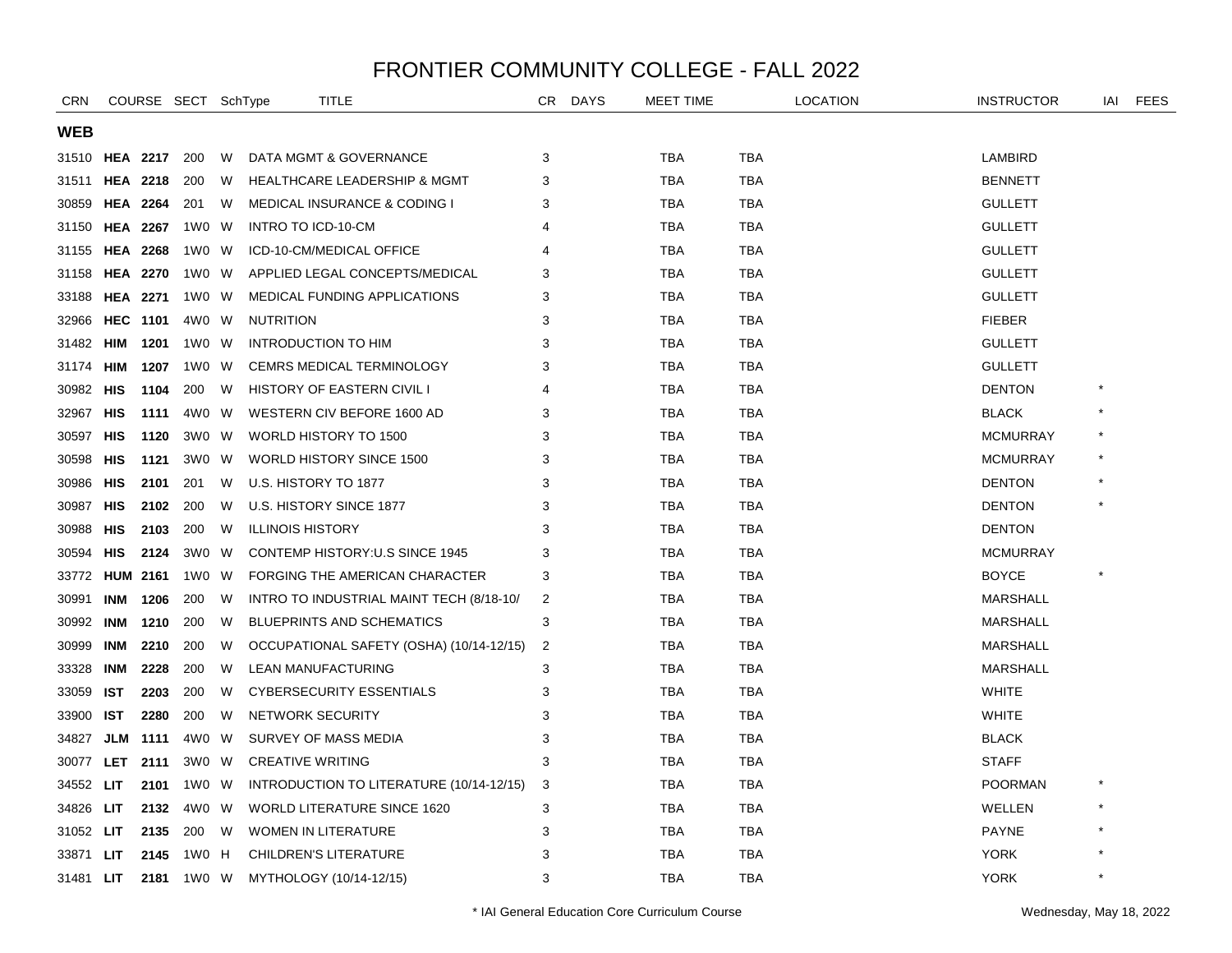| <b>CRN</b> |            |                 | COURSE SECT SchType |   | TITLE                                   | CR | <b>DAYS</b> | MEET TIME  |            | <b>LOCATION</b> | <b>INSTRUCTOR</b>  | IAI | <b>FEES</b> |
|------------|------------|-----------------|---------------------|---|-----------------------------------------|----|-------------|------------|------------|-----------------|--------------------|-----|-------------|
| <b>WEB</b> |            |                 |                     |   |                                         |    |             |            |            |                 |                    |     |             |
| 32961      | LIT.       | 2191            | 1W0 W               |   | INTRO TO AMERICAN FOLKLORE              | 3  |             | TBA        | <b>TBA</b> |                 | <b>POORMAN</b>     |     |             |
| 30343      |            | LSC 1101        | 4W0 W               |   | <b>GENERAL BIOLOGY I</b>                | 4  |             | <b>TBA</b> | <b>TBA</b> |                 | <b>HNETKOVSKY</b>  |     |             |
| 30638      |            | LSC 1103        | 3W0 W               |   | <b>GENERAL BOTANY</b>                   |    |             | TBA        | TBA        |                 | ROBB               |     |             |
| 31025      |            | LSC 1105        | 200                 | W | <b>ENVIRONMENTAL BIOLOGY</b>            |    |             | <b>TBA</b> | <b>TBA</b> |                 | <b>BERGBOWER</b>   |     |             |
| 30639      | <b>LSC</b> | 1106            | 3W0 W               |   | <b>INTRODUCTION TO BIOLOGY</b>          |    |             | <b>TBA</b> | <b>TBA</b> |                 | <b>ROBB</b>        |     |             |
| 30344      |            | LSC 2110        | 4W0 W               |   | <b>GENERAL MICROBIOLOGY</b>             |    |             | <b>TBA</b> | <b>TBA</b> |                 | <b>HNETKOVSKY</b>  |     |             |
| 30345      |            | LSC 2111        | 4W0 W               |   | HUMAN ANATOMY & PHYSIOLOGY I            |    |             | <b>TBA</b> | <b>TBA</b> |                 | <b>HNETKOVSKY</b>  |     |             |
| 30346      |            | LSC 2112        | 4W0 W               |   | HUMAN ANATOMY & PHYSIOLOGY II           |    |             | <b>TBA</b> | <b>TBA</b> |                 | <b>HNETKOVSKY</b>  |     |             |
| 34804      |            | LSC 2114        | 1W0 W               |   | INTRO TO HUMAN PATHOPHYSIOLOGY          | 3  |             | TBA        | TBA        |                 | <b>ROY</b>         |     |             |
| 30860      | <b>LSC</b> | 2264            | 200                 | W | ANATOMY FOR HEALTHCARE                  | 3  |             | TBA        | TBA        |                 | <b>MATHEWS</b>     |     |             |
| 32413      | <b>LSC</b> | 2265            | 1W0 W               |   | MEDICAL ASSISTING ANATOMY               | 3  |             | <b>TBA</b> | <b>TBA</b> |                 | <b>GULLETT</b>     |     |             |
| 31335      |            | <b>MAC 2203</b> | 1W0 W               |   | MANUFACTURING PROCESSES                 | 4  |             | <b>TBA</b> | <b>TBA</b> |                 | <b>LINDLEY</b>     |     |             |
| 30539      |            | <b>MAN 2202</b> | 3W0 W               |   | LEADERSHIP                              | 3  |             | <b>TBA</b> | <b>TBA</b> |                 | CARTER             |     |             |
| 30862      |            | <b>MED 2204</b> | 200                 | W | INTRO TO HEALTH INFORMATION             |    |             | TBA        | TBA        |                 | LAMBIRD            |     |             |
| 30057      |            | MTH 1102        | 3W0 W               |   | <b>COLLEGE ALGEBRA</b>                  |    |             | TBA        | TBA        |                 | <b>BROWN</b>       |     |             |
| 30058      |            | MTH 1103        | 3W0 W               |   | LIBERAL ARTS MATH                       | 3  |             | TBA        | TBA        |                 | <b>BROWN</b>       |     |             |
| 30059      |            | <b>MTH 1104</b> | 3WO W               |   | QUANTITATIVE REASONING                  | 3  |             | <b>TBA</b> | <b>TBA</b> |                 | <b>BROWN</b>       |     |             |
| 30060      |            | MTH 1105        | 3W0 W               |   | <b>TRIGONOMETRY</b>                     | 3  |             | <b>TBA</b> | <b>TBA</b> |                 | <b>BROWN</b>       |     |             |
| 31431      |            | <b>MTH 1121</b> | 1W0 W               |   | <b>MATHEMATICS FOR ELE. MAJORS</b>      | 4  |             | <b>TBA</b> | <b>TBA</b> |                 | <b>SCHUCKER</b>    |     |             |
| 34270      |            | <b>MTH 1121</b> | 110                 | W | MATHEMATICS FOR ELE. MAJORS (8/18-12/15 | 4  |             | <b>TBA</b> | <b>TBA</b> |                 | <b>SCHUCKER</b>    |     |             |
| 34831      |            | MTH 1122        | 1W0 W               |   | <b>GEOMETRY FOR ELEMENTARY MAJORS</b>   | 3  |             | TBA        | <b>TBA</b> |                 | <b>SCHUCKER</b>    |     |             |
| 30061      |            | <b>MTH 1131</b> | 3W0 W               |   | INTRODUCTION TO STATISTICS              | 3  |             | TBA        | TBA        |                 | <b>BROWN</b>       |     |             |
| 33051      |            | MTH 1152        | 200                 | W | APPLIED CALCULUS                        |    |             | <b>TBA</b> | <b>TBA</b> |                 | <b>BOHNHOFF</b>    |     |             |
| 31075      |            | MTH 1153        | 201                 | W | <b>STATISTICS</b>                       | 3  |             | <b>TBA</b> | <b>TBA</b> |                 | <b>CUTRIGHT</b>    |     |             |
| 30062      |            | <b>MTH 1171</b> | 3W0 W               |   | CALC. & ANALYTIC GEOMETRY I             | 5  |             | <b>TBA</b> | <b>TBA</b> |                 | <b>BROWN</b>       |     |             |
| 32857      |            | MTH 1172        | 3W0 W               |   | CALC. & ANALYTIC GEOMETRY II            | 5  |             | TBA        | TBA        |                 | <b>BROWN</b>       |     |             |
| 31446      |            | <b>MTH 1201</b> | 1W0 W               |   | <b>TECHNICAL MATHEMATICS</b>            | 3  |             | <b>TBA</b> | <b>TBA</b> |                 | <b>MATTHEWS</b>    |     |             |
| 31448      |            | MTH 1203        | 1W0 W               |   | <b>MEDICAL ASSISTING MATH</b>           | 2  |             | TBA        | <b>TBA</b> |                 | <b>GULLETT</b>     |     |             |
| 30064      |            | MTH 2173        | 3W0 W               |   | CALC. & ANALYTIC GEOMETRY III           | 4  |             | TBA        | TBA        |                 | <b>BROWN</b>       |     |             |
| 31193      |            | <b>MUS 1101</b> | 202                 | W | MUSIC APPRECIATION                      | 3  |             | TBA        | <b>TBA</b> |                 | <b>PITTMAN</b>     |     |             |
| 31069      |            | <b>MUS 1102</b> | 1W0 W               |   | <b>HISTORY OF AMERICAN MUSIC</b>        | 3  |             | TBA        | <b>TBA</b> |                 | <b>PATILLA</b>     |     |             |
| 30250      |            | <b>MUS 1103</b> | 3W0 W               |   | MUSIC IN MULTICULTURAL AMERICA          | 3  |             | <b>TBA</b> | <b>TBA</b> |                 | <b>STROUGHMATT</b> |     |             |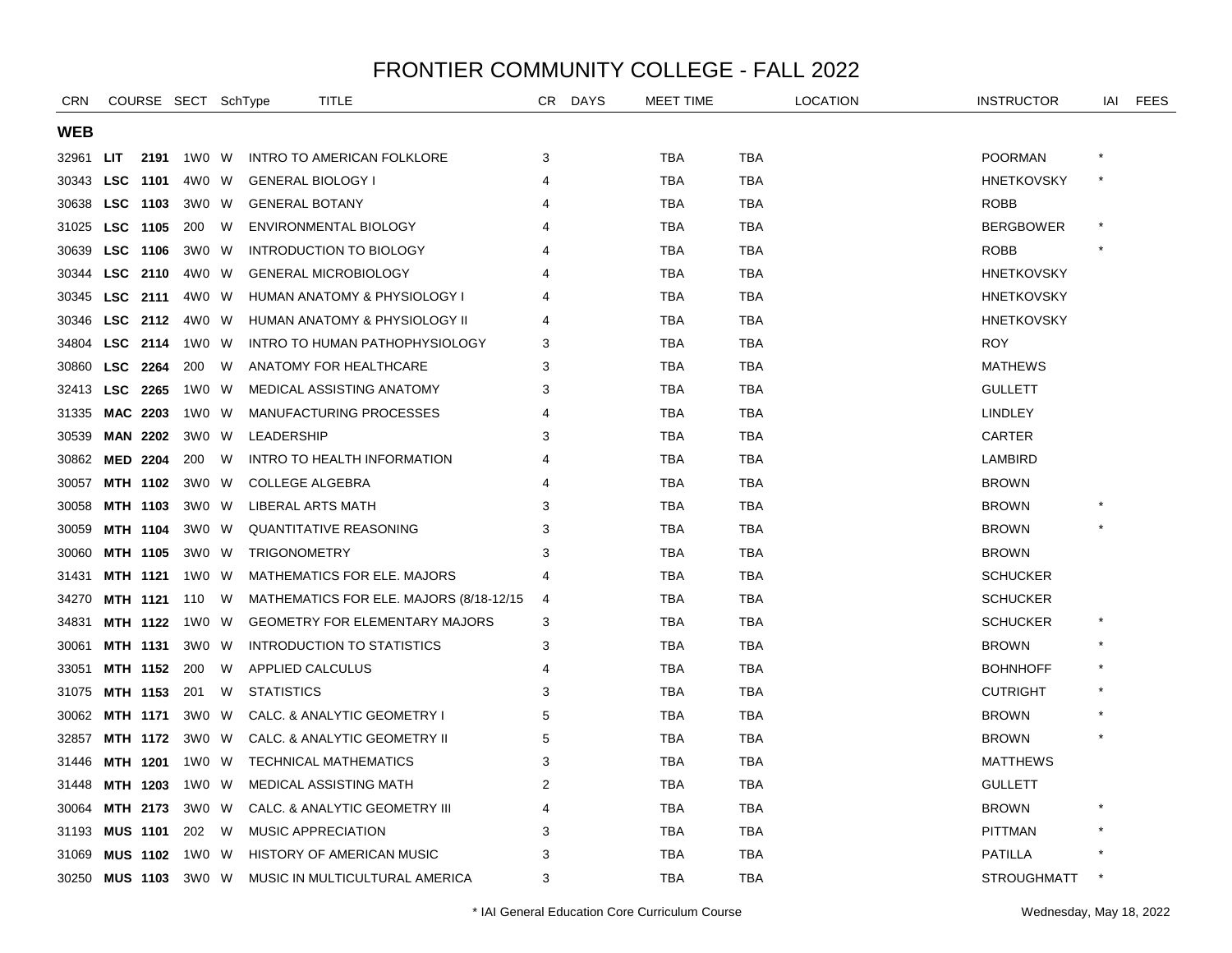| <b>CRN</b>         |     |                 | COURSE SECT SchType |   | TITLE                                   | CR             | <b>DAYS</b> | MEET TIME  |            | <b>LOCATION</b> | <b>INSTRUCTOR</b> | IAI | <b>FEES</b> |
|--------------------|-----|-----------------|---------------------|---|-----------------------------------------|----------------|-------------|------------|------------|-----------------|-------------------|-----|-------------|
| <b>WEB</b>         |     |                 |                     |   |                                         |                |             |            |            |                 |                   |     |             |
| 31296              |     | <b>PEG 1137</b> | 200                 | W | FIRST AID & SAFETY EDUCATION            | 3              |             | <b>TBA</b> | <b>TBA</b> |                 | <b>BARBEE</b>     |     |             |
| 30452              | PHI | 2101            | 1W0 W               |   | INTRODUCTION TO ETHICS                  | 3              |             | TBA        | TBA        |                 | <b>BOYCE</b>      |     |             |
| 31265              | PHI | 2141            | 1W0 W               |   | ETHICS IN MED. COMM.                    | 3              |             | <b>TBA</b> | <b>TBA</b> |                 | <b>ROY</b>        |     |             |
| 34852              |     | <b>PHL 1201</b> | 1W0 W               |   | FOUNDATIONS OF PHILANTHROPY (9/12-10/2) | -1             |             | <b>TBA</b> | <b>TBA</b> |                 | <b>RAYCRAFT</b>   |     |             |
| 34853              |     | <b>PHL 1202</b> | 1W0 W               |   | FUNDRAISING FUNDAMENTALS (10/3-10/23)   | 2              |             | <b>TBA</b> | <b>TBA</b> |                 | <b>RAYCRAFT</b>   |     |             |
| 34854              |     | <b>PHL 1203</b> | 1W0 W               |   | GRANT WRITING BASICS (10/24-11/13)      | $\mathbf 1$    |             | <b>TBA</b> | <b>TBA</b> |                 | <b>RAYCRAFT</b>   |     |             |
| 33209              |     | PHM 1201        | 1W0 L               |   | ORIENTATION TO PHARMACY TECH            | 2              |             | <b>TBA</b> | <b>TBA</b> |                 | <b>POTTS</b>      |     | \$20.00     |
| 33210              |     | <b>PHM 1202</b> | 1W0 L               |   | PHARMACOLOGY                            | 2              |             | <b>TBA</b> | <b>TBA</b> |                 | <b>POTTS</b>      |     |             |
| 33211              |     | PHM 1203        | 1W0 L               |   | PHARMACY CALCULATIONS                   | $\overline{2}$ |             | TBA        | TBA        |                 | <b>POTTS</b>      |     |             |
| 33212              |     | <b>PHM 1204</b> | 1W0 H               |   | PHARMACY OPERATIONS                     | $\overline{2}$ |             | TBA        | TBA        |                 | POTTS             |     | \$40.00     |
| 34120              |     | <b>PHM 2202</b> | 1W0 L               |   | <b>CERTIFICATION REVIEW</b>             | 2              |             | <b>TBA</b> | <b>TBA</b> |                 | <b>POTTS</b>      |     |             |
| 32964              |     | <b>PHY 1110</b> | 1W0 W               |   | <b>SURVEY OF PHYSICS</b>                | 4              |             | <b>TBA</b> | <b>TBA</b> |                 | <b>LOGSDON</b>    |     |             |
| 30576              |     | <b>PHY 1120</b> | 3W0 W               |   | <b>PHYSICS I</b>                        | 5              |             | TBA        | TBA        |                 | <b>KING</b>       |     |             |
| 30581              |     | <b>PHY 2110</b> | 3W0 W               |   | <b>GENERAL PHYSICS I</b>                | 5              |             | <b>TBA</b> | TBA        |                 | <b>KING</b>       |     |             |
| 30599              |     | <b>PLS</b> 1101 | 3W0 W               |   | <b>INTRO TO POLITICAL SCIENCE</b>       | 3              |             | <b>TBA</b> | <b>TBA</b> |                 | <b>MCMURRAY</b>   |     |             |
| 31127              |     | PLS 2101        | 200                 | W | GOVERNMENT OF THE U.S.                  | 3              |             | <b>TBA</b> | <b>TBA</b> |                 | <b>DENTON</b>     |     |             |
| 32421              |     | <b>PLS 2101</b> | 201                 | W | GOVERNMENT OF THE U.S. (10/14-12/15)    | 3              |             | TBA        | TBA        |                 | <b>DENTON</b>     |     |             |
| 34838              |     | <b>PLS 2105</b> | 4W0 W               |   | POLITICAL ASSASSINATIONS                | 3              |             | TBA        | TBA        |                 | <b>BLACK</b>      |     |             |
| 30923              |     | <b>PRE 0420</b> | 200                 | W | <b>INTERMEDIATE ALGEBRA</b>             | 4              |             | <b>TBA</b> | <b>TBA</b> |                 | <b>CUTRIGHT</b>   |     |             |
| 31135              |     | <b>PSY 1101</b> | 203                 | W | <b>GENERAL PSYCHOLOGY I</b>             | 3              |             | <b>TBA</b> | <b>TBA</b> |                 | <b>HORTIN</b>     |     |             |
| 31140              |     | <b>PSY 1101</b> | 204                 | W | <b>GENERAL PSYCHOLOGY I</b>             | 3              |             | <b>TBA</b> | TBA        |                 | <b>HORTIN</b>     |     |             |
| 33471              |     | <b>PSY 1101</b> | 205                 | W | <b>GENERAL PSYCHOLOGY I</b>             | 3              |             | TBA        | TBA        |                 | <b>HORTIN</b>     |     |             |
| 34095              |     | <b>PSY 1101</b> | 213                 | W | GENERAL PSYCHOLOGY I (8/18-12/15)       | 3              |             | <b>TBA</b> | <b>TBA</b> |                 | <b>HORTIN</b>     |     |             |
| 34859              |     | <b>PSY 1108</b> | 1W0 W               |   | PSYCHOLOGICAL ASPECTS OF AGING          | 3              |             | <b>TBA</b> | <b>TBA</b> |                 | <b>THORSEN</b>    |     |             |
| 33867              |     | <b>PSY 2104</b> | 1W0 W               |   | CHILD PSYCHOLOGY                        | 3              |             | <b>TBA</b> | <b>TBA</b> |                 | <b>THORSEN</b>    |     |             |
| 31346              |     | <b>PSY 2107</b> | 1W0 W               |   | SOCIAL PSYCHOLOGY                       | 3              |             | <b>TBA</b> | <b>TBA</b> |                 | <b>GAINES</b>     |     |             |
| 31149              |     | <b>PSY 2109</b> | 202                 | W | HUMAN GROWTH AND DEVELOPMENT            | 3              |             | <b>TBA</b> | <b>TBA</b> |                 | <b>HORTIN</b>     |     |             |
| 31271              |     | <b>PSY 2109</b> | 203                 | W | HUMAN GROWTH AND DEVELOPMENT            | 3              |             | <b>TBA</b> | TBA        |                 | <b>HORTIN</b>     |     |             |
| 31355              |     | PTT 1200        | 1W0 L               |   | INTRO TO PROCESS TECHNOLOGY             | 3              |             | <b>TBA</b> | <b>TBA</b> |                 | <b>LINDLEY</b>    |     |             |
| 31356              | PTT | 2205            | 1W0 L               |   | PTECH QUALITY CONTROL                   | 3              |             | <b>TBA</b> | <b>TBA</b> |                 | <b>LINDLEY</b>    |     |             |
| 32457              |     | <b>REM 0422</b> | 202                 | W | MATH LITERACY (10/14-12/15)             |                |             | <b>TBA</b> | TBA        |                 | <b>BENSON</b>     |     |             |
| 34723 REM 0422 201 |     |                 |                     | W | <b>MATH LITERACY</b>                    | $\overline{4}$ |             | <b>TBA</b> | <b>TBA</b> |                 | <b>BENSON</b>     |     |             |